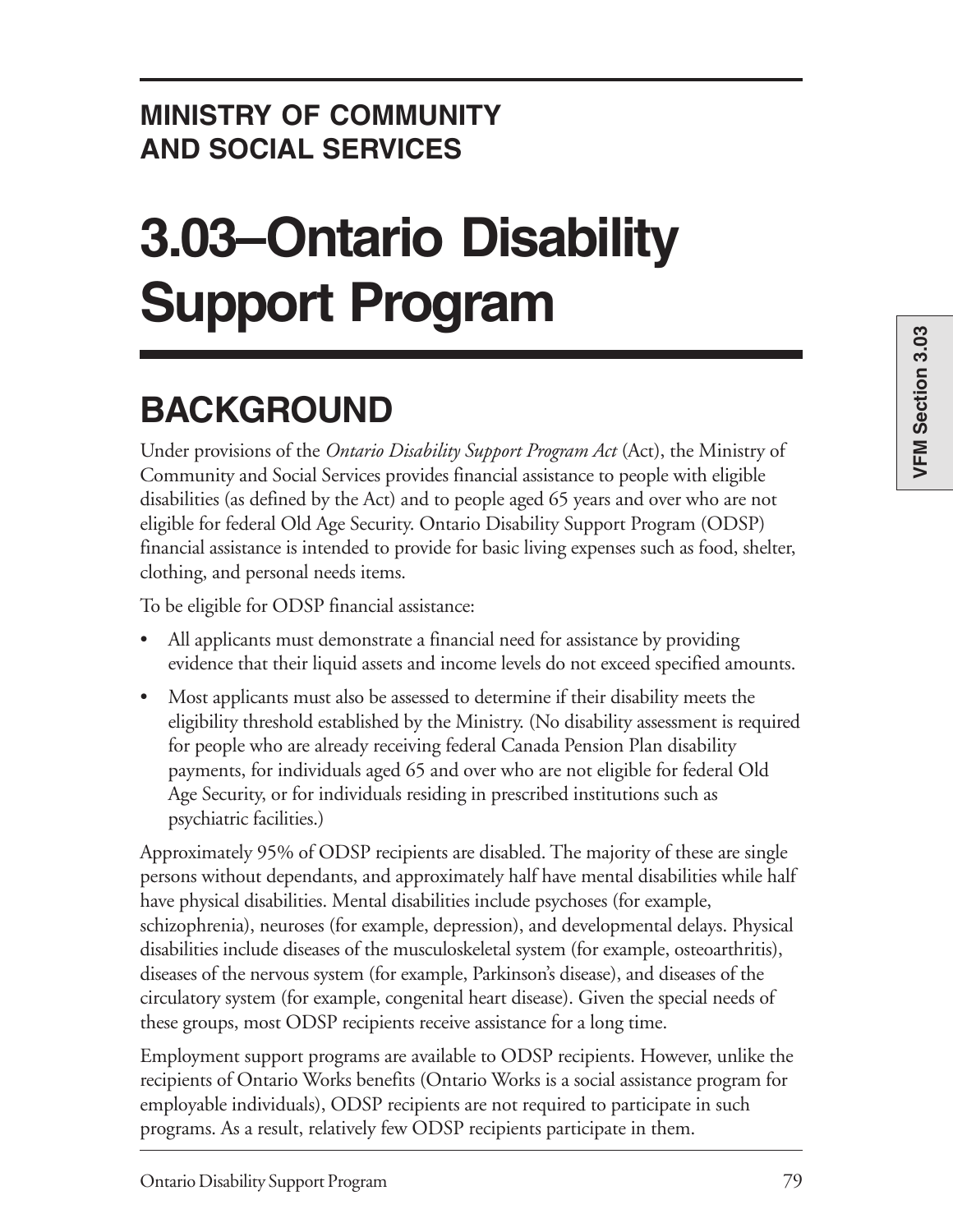Financial assistance provided to ODSP recipients is greater than that provided to Ontario Works recipients. Examples of typical benefits are illustrated in the following table.

|                                  | <b>Single</b><br><b>Person</b><br>$($ \$) | <b>Single</b><br><b>Person with</b><br>One Child*<br>$\left( \text{\$}\right)$ | <b>Couple with</b><br>One Child*<br>$($)$ |
|----------------------------------|-------------------------------------------|--------------------------------------------------------------------------------|-------------------------------------------|
| <b>ODSP benefit</b>              |                                           |                                                                                |                                           |
| basic allowance                  | 516                                       | 772                                                                            | 875                                       |
| maximum shelter allowance        | 414                                       | 652                                                                            | 707                                       |
| maximum benefit                  | 930                                       | 1,424                                                                          | 1,582                                     |
| comparable Ontario Works benefit | 520                                       | 957                                                                            | 1,030                                     |

#### **Examples of Typical Monthly Benefit Payments**

\* recipient with a non-disabled spouse and child 12 years of age or under.

*Source of data: Ministry of Community and Social Services*

Additional assistance is available, based on established need, for a number of other items, such as:

- health-related necessities, such as medical transportation, medical supplies, and special dietary items;
- basic dental and vision care;
- community start-up benefits to assist in the cost of establishing a permanent residence; and
- back-to-school and winter clothing allowances for eligible children.

Although ODSP benefits have not changed since 1993, the government's spring 2004 budget proposed a 3% increase in monthly benefits. We understand that Ontario's current ODSP benefits for basic needs and shelter costs rank fourth highest in Canada, behind Yukon, Nunavut, and the Northwest Territories.

ODSP is delivered by the Ministry's nine regional offices and 44 local offices. The cost of ODSP financial assistance is shared between the province (80%) and the municipalities (20%). Program administration costs are shared equally between the province and municipalities.

For the 2003/04 fiscal year, the Ministry's ODSP expenditures, including financial assistance expenditures, totalled approximately \$2.5 billion, of which approximately \$176 million represented administrative costs. These costs included salaries, benefits, and other direct operating expenditures. Annual ODSP financial assistance expenditures and related caseloads have been increasing steadily over the past few years, as illustrated in the following table.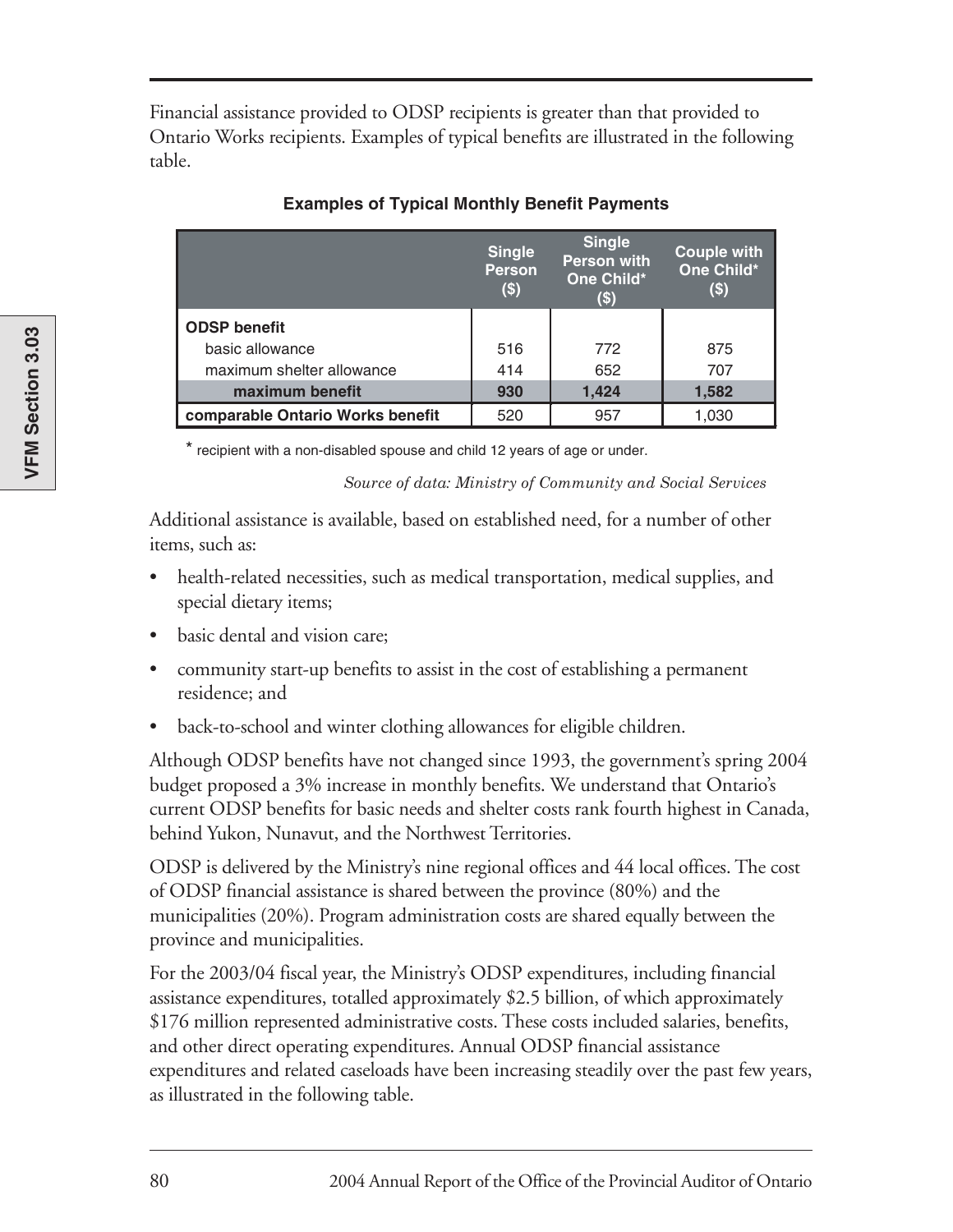|                      | 2000/01   | 2001/02   | 2002/03   | 2003/04<br>'(Estimated) |
|----------------------|-----------|-----------|-----------|-------------------------|
| expenditure (\$ 000) | 2,037,900 | 2,049,609 | 2,098,033 | 2,277,037               |
| caseload             | 191,873   | 192,040   | 194,140   | 200,503                 |

#### **Average Monthly Caseloads and Financial Assistance Expenditures, 2000/01–2003/04**

*Source of data: Ministry of Community and Social Services* 

Before June 1998, assistance for disabled or permanently unemployable individuals was provided under the *Family Benefits Act*. In June 1998, the *Ontario Disability Support Program Act* came into effect, establishing a program specifically for disabled people and eliminating the category of permanently unemployable recipients. However, to facilitate the program's transition, recipients receiving Family Benefits as of June 1998 were automatically grandparented into the ODSP. As a result, we were informed that the current ODSP caseload consists of 60% grandparented former Family Benefit recipients who, although they are not required to have medical reassessments, are required to undergo financial reassessments.

# **AUDIT OBJECTIVES AND SCOPE**

Our audit objectives for the Ontario Disability Support Program (ODSP) were to assess whether:

- Ministry policies and procedures were adequate to ensure that only eligible individuals received financial assistance and that any financial assistance provided was in the correct amount; and
- the Ministry's recently implemented Service Delivery Model (SDM) was adequately supporting the economical and efficient delivery of the ODSP.

The scope of our audit included a review and analysis of relevant ministry files, policies, and procedures, as well as interviews with appropriate staff, at the Ministry's head office and at three regional offices. We also held discussions with members of the ODSP Action Coalition, an advocacy group with representation from community legal clinics and various other organizations. In addition, we contacted the Chair of the Social Benefits Tribunal (which hears appeals regarding benefits that have been denied by the Ministry), but we were advised that neither she nor other Tribunal members were willing to meet with us.

We also reviewed the SDM (the Ministry's new information technology system and business processes, used both by ODSP and Ontario Works) to assess whether it was adequately supporting the administration of ODSP—for example, providing the information staff needed to effectively run the program—and to determine whether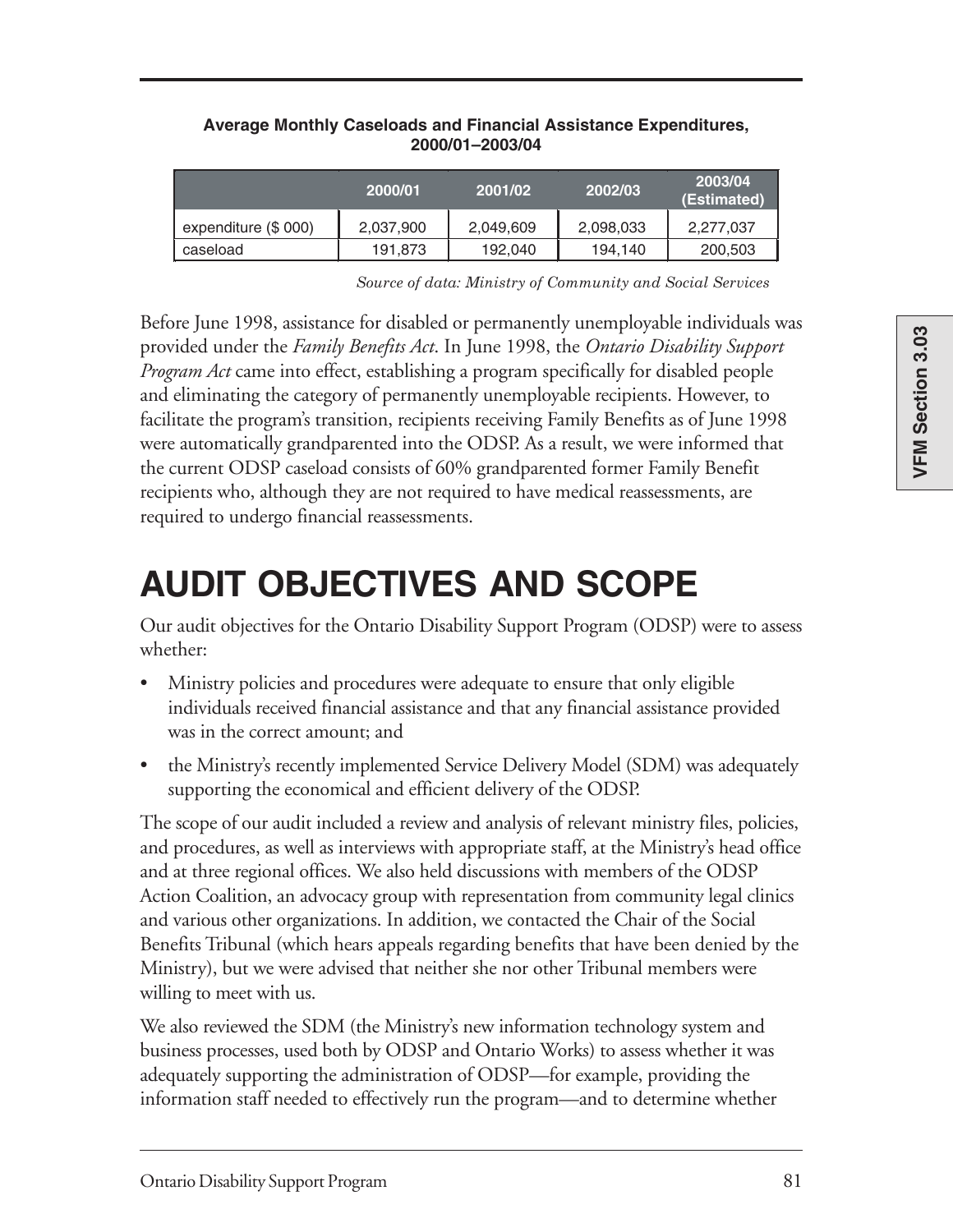the problems noted in our 2002 audit of Ontario Works had been adequately addressed.

Prior to the commencement of our audit work, we identified the audit criteria that we would use to conclude on our audit objectives. These were reviewed with and agreed to by senior management of the Ministry.

Our audit work was conducted primarily in the period from November 2003 to May 2004, emphasizing program expenditures and procedures during the 2002/03 and 2003/04 fiscal years. We concentrated on areas with the largest program expenditures—basic needs and shelter assistance, which together constituted approximately 94% of total program expenditures. Our audit was performed in accordance with the standards for assurance engagements, encompassing value for money and compliance, established by the Canadian Institute of Chartered Accountants, and accordingly included such tests and other procedures as we considered necessary in the circumstances.

We did not rely on the Ministry's internal audit branch to reduce the extent of our audit work, because the branch had not recently conducted any audit work on the ODSP. In the spring of 2003, the internal audit branch and an IT consulting company jointly reviewed a number of aspects of the SDM, including technical support, the SDM management framework, and the knowledge transfer process from Accenture (the contractor that helped develop the SDM) to the Ministry with respect to application maintenance and support. We reviewed this report but noted that it did not directly relate to the scope of our audit.

# **OVERALL AUDIT CONCLUSIONS**

Although management of the Ontario Disability Support Program has instituted some improvements to the program since its inception (such as a triage process for reviewing new disability applications), the Ministry's procedures were still not adequate to ensure that only eligible individuals receive disability support payments in the amounts they are entitled to. Implementing substantial program improvements will be all the more challenging since the Ministry's new management information system was not yet adequately supporting the delivery of the program. Some of our more significant observations were as follows:

• For many applicants, initial disability assessments were not completed on a timely basis, which often adversely affected the benefits eligible applicants received. We did find, however, that, for the approximately one-quarter of applicants who were clearly eligible, the introduction of a new triage process has expedited the granting of assistance to them.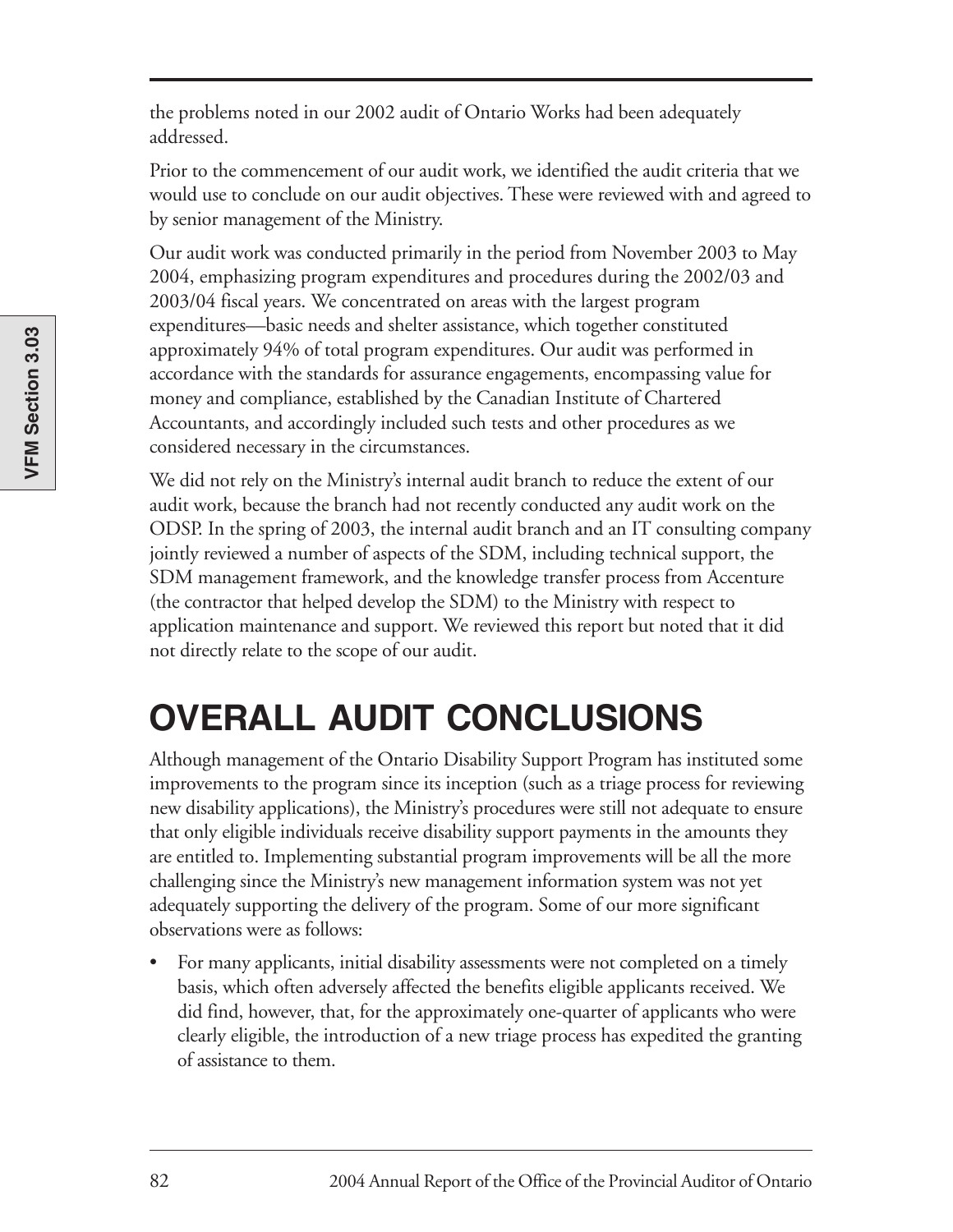- Although the initial assessment of disability eligibility was done by a qualified professional such as a registered nurse or other health practitioner, we found that appeals heard by the Social Benefits Tribunal—consisting primarily of lay representatives—overturned the initial eligibility decision in about 80% of the appeals heard. However, no formal investigation had been done into the reasons for such a high rate of overturned decisions. On the other hand, we did note that the Ministry had recently undertaken several initiatives to improve the consistency of the disability determination process.
- Ministry requirements for determining and documenting financial eligibility were often not met. Three-quarters of the files we reviewed lacked one or more of the information requirements necessary for establishing a recipient's eligibility and the correct amount of assistance to be paid, yet the individuals were still approved as being eligible for assistance.
- The Ministry has established a policy requiring that all recipients' financial eligibility be reassessed every three years. While this is a prudent control, we found that, at the three regional offices we visited, the required reassessments had not been done for over 35,000 recipients—representing 45% of the regions' collective caseload. When reassessments were performed, we found that required information was often lacking, just as it was lacking when financial eligibility was initially assessed. Since approximately one-third of those reassessments that were completed resulted in changes to recipient entitlements, it is critical that these periodic eligibility reassessments be properly completed on a timely basis.
- The Ministry's efforts to collect over \$480 million in benefit overpayments were inadequate. Approximately \$210 million of the overpayments were designated as "temporarily uncollectible," in many cases for reasons unknown. For \$164 million of this amount, the "temporarily uncollectible" designation was given in 1998 and was to extend until December 2005 to allow the Ministry time to establish the validity and collectibility of these accounts. Since successful collection often depends on timely initial contact with the debtor, such lengthy delays will undoubtedly result in foregone collection opportunities.
- Caseworkers often did not undertake timely follow-up of important new information that may have affected a recipient's eligibility for benefits. For example, as at December 2003, about 12,000 follow-up tasks assigned to caseworkers involving such new information had been outstanding for over six months, and many had been outstanding for over one year.
- The new Service Delivery Model information system lacked key internal controls, still did not meet certain key information needs of ministry users and recipients of disability support payments, and continued to generate errors and omit information for reasons that could not be explained.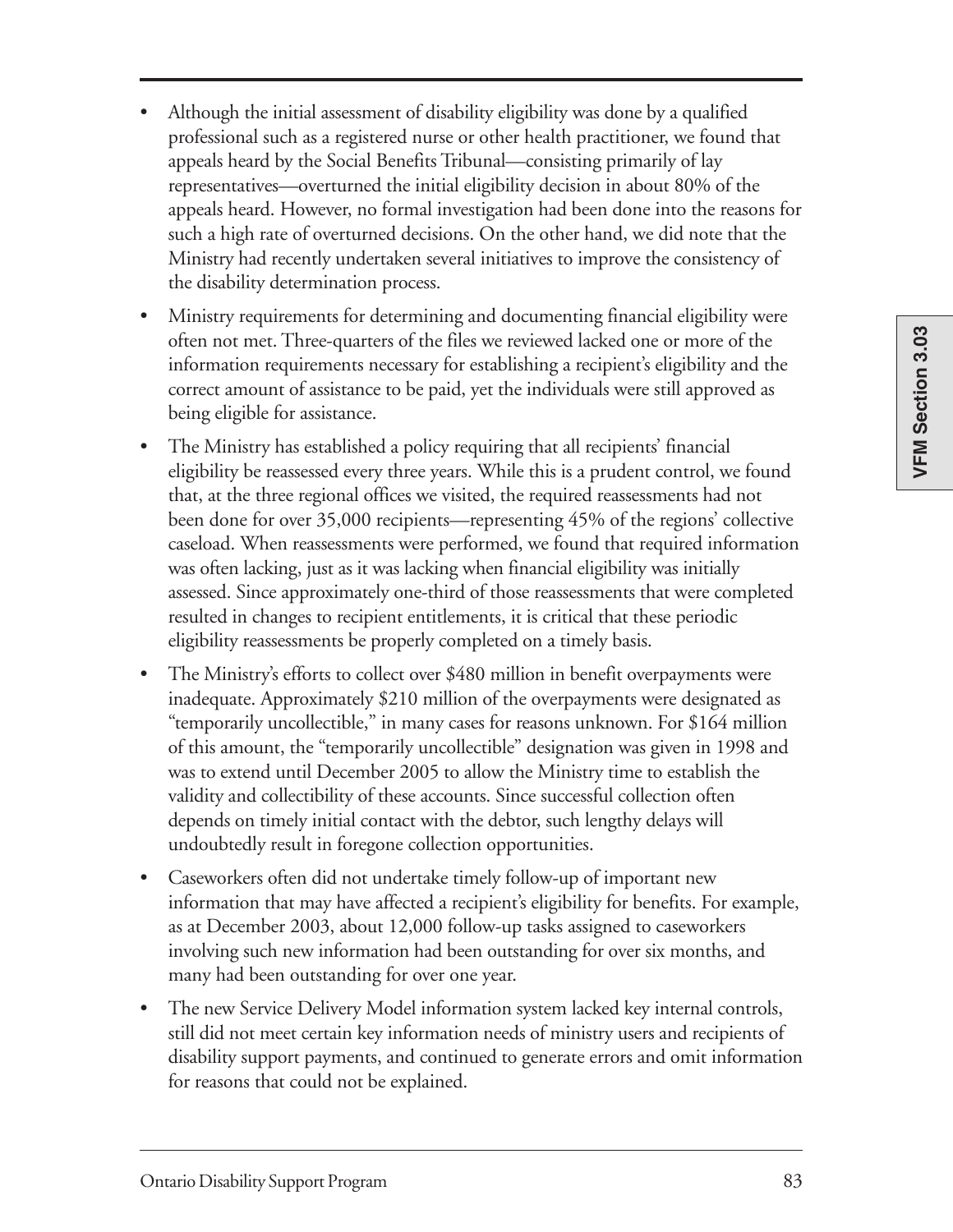# **DETAILED AUDIT OBSERVATIONS**

In our 1996 audit of the Provincial Allowances and Benefits Program (FBA), which was the ODSP's predecessor program, we concluded that the Ministry's administrative procedures required significant strengthening to ensure that, among other things, only eligible individuals receive benefits and that benefits are paid in the correct amount.

At the time of our 1998 follow-up to that audit, many of our 1996 recommendations had not been adequately addressed. However, at that time the Ministry indicated that it was initiating the development of new business processes and information technology (collectively referred to as the Service Delivery Model, or SDM) to support the transformation of the then General Welfare Assistance and FBA into the Ontario Works program and the ODSP. The Ministry also indicated that the SDM would address many of the concerns noted in our 1996 audit and other similar audits around that time.

The SDM system, which was developed by the Ministry and Accenture, was implemented in the 2001/02 fiscal year. Both the ODSP and the Ontario Works program now use the SDM system for the administration of their programs.

In our 2002 audit of Ontario Works, we noted that there were a number of problems with the SDM's functionality and performance, with the result that most of the expected benefits to program delivery remained to be realized. We also concluded that the Ministry had little assurance that Ontario Works benefits were being paid only to eligible individuals and in the correct amount.

Since January 27, 2002, the Ministry's Information Technology cluster has been responsible for the SDM's operation. In addition, in October 2002 Accenture was awarded a three-year contract, totalling \$37.9 million, to provide application maintenance and support services for the SDM. That contract's major objective is to deliver required service and operational quality improvements needed to correct outstanding system deficiencies.

# **ONTARIO DISABILITY SUPPORT PROGRAM ADMINISTRATION**

# **Eligibility for Benefits**

Eligibility for ODSP benefits consists of two separate components: financial eligibility and (for most applicants) medical eligibility. Medical eligibility need not be established for some recipients—for example, people aged 65 and older who are not eligible for federal Old Age Security—but only about 4% of ODSP recipients fall into such categories.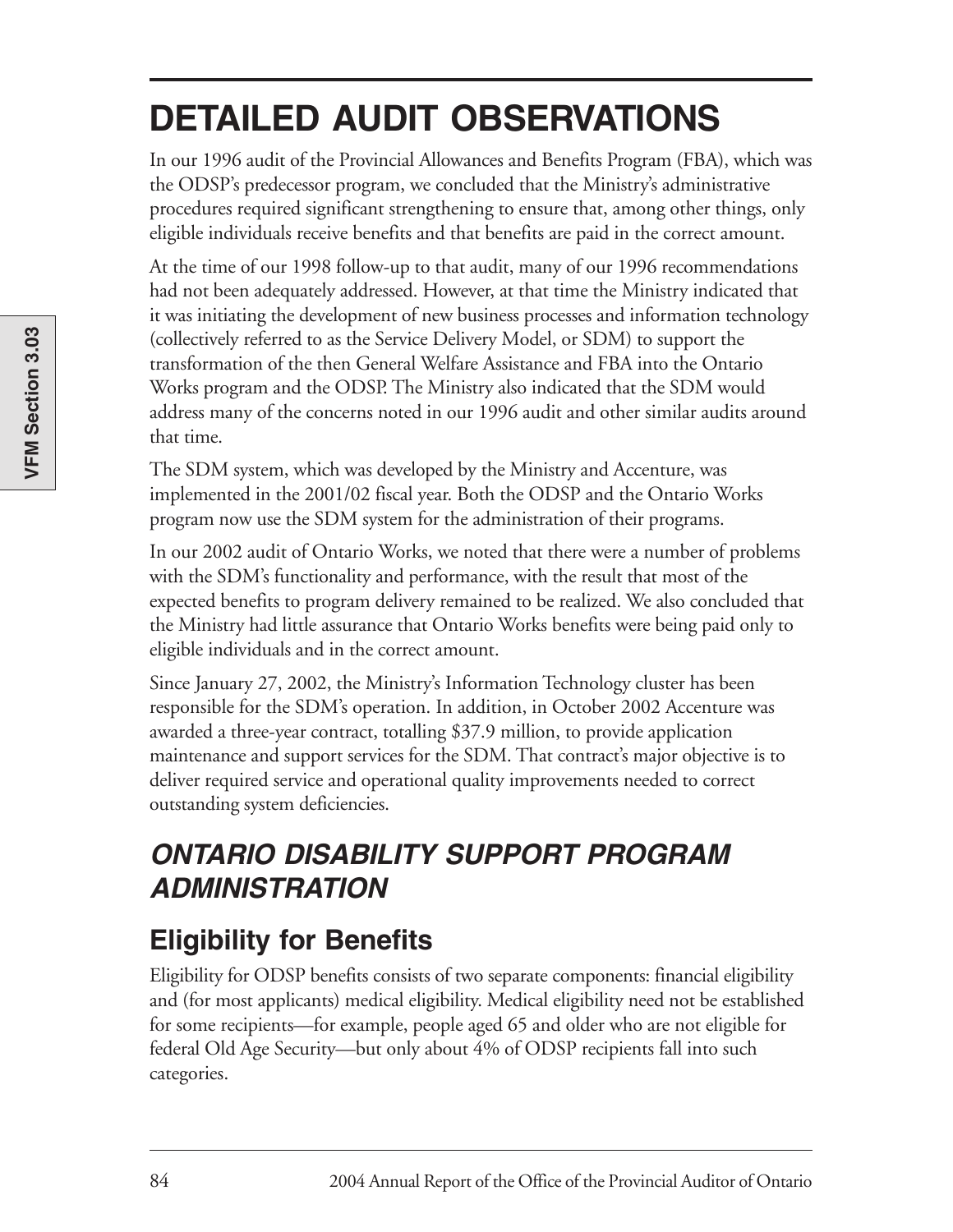VFM Section 3.03 **VFM Section 3.03**

When people apply for ODSP benefits on the basis of having a disability as defined by the *Ontario Disability Support Act*, a screening process is generally used to arrive at a preliminary assessment of their financial eligibility. Those who are deemed financially eligible after this initial screening then receive an in-depth disability assessment to determine whether or not they meet the disability criteria. The assessment is undertaken by the centralized Disability Adjudication Unit (DAU), and if it is determined that an applicant meets the disability criteria, that applicant's financial eligibility must be reconfirmed to make sure that all required information and documents are on file and up to date before benefits are paid.

To ensure that recipients remain eligible on an ongoing basis, Ministry policy requires that:

- financial eligibility be formally reassessed every three years (such a reassessment is called a Consolidated Verification Process, or CVP); and
- where applicable, a formal medical reassessment be conducted within a two- or fiveyear period (as determined during the initial disability assessment), unless the initial disability assessment shows that the recipient's condition is unlikely to improve.

In addition to these scheduled formal reassessments, whenever the Ministry receives new information (for example, in complaint calls or letters) that might affect a recipient's eligibility and/or payments, a caseworker is expected to look into the matter. If further investigation is warranted, the caseworker forwards the complaint to one of the Ministry's eligibility review officers (see Management Activities later in this report).

#### **MEDICAL ELIGIBILITY**

#### **Disability Determination Process**

Once the preliminary screening process determines that an applicant is financially eligible, he or she is sent a disability determination package. The package contains three forms: a health status and activities of daily living index report, a form indicating the applicant's consent to have medical information disclosed to ODSP, and a self-report. The first form, which must be completed by a physician or other prescribed professional, gathers information about the applicant's principal medical condition(s) and their impact on daily living activities. The second form must be completed by every applicant. Completing the third form, which is voluntary, gives applicants the opportunity to describe how their disability affects their daily life.

We noted that the completion of all forms is the responsibility of the applicant—the ODSP office does not provide any assistance in this regard in order to promote applicant self-reliance. However, this practice may make it difficult for many applicants with physical or mental disabilities to complete forms properly, and their applications may be rejected as a result. Although organizations such as community legal clinics often provide assistance in helping applicants through the process, such organizations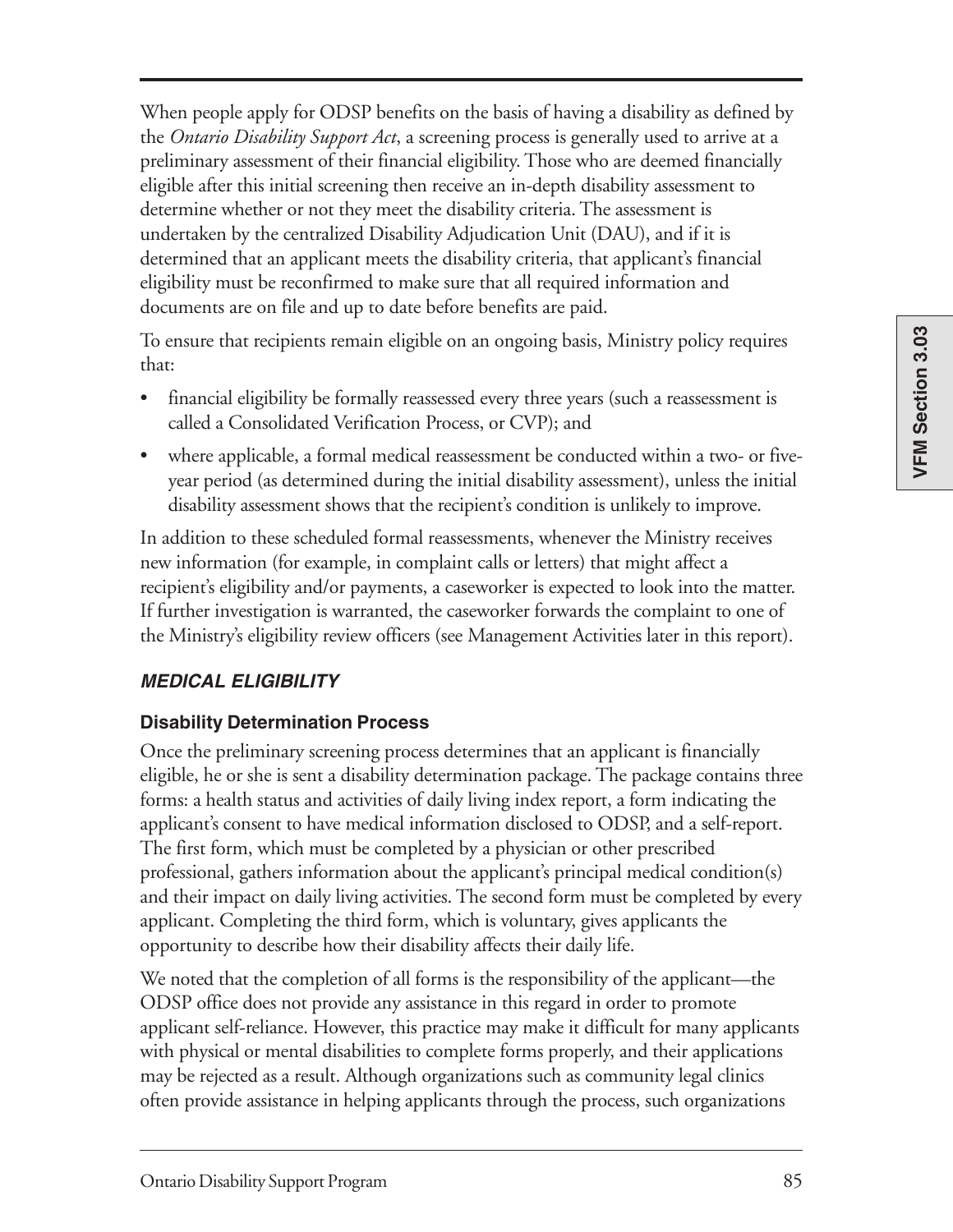are not able to meet the demand for assistance, and we understand that consequently many people cannot be assisted and are turned away.

The completed forms are forwarded to the centralized Disability Adjudication Unit (DAU) for review. An adjudicator—usually a health professional such as a nurse, an occupational therapist, or a rehabilitation counsellor—reviews the forms. The adjudicator determines whether or not the applicant has an eligible disability (that is, a disability as defined by the *Ontario Disability Support Program Act*) and is therefore eligible to receive assistance. For applicants who are assessed as having an eligible disability, the adjudicators may set a date for a disability reassessment (see Medical Reassessments later in this report). In the 2003 calendar year, approximately 50% of all applicants for whom an initial disability assessment was completed were assessed as having an eligible disability and were therefore granted ODSP financial assistance.

If an adjudicator determines that an applicant does not have an eligible disability, the applicant may request an internal review of the decision. A different adjudicator then reviews the application and must provide to the applicant, in writing, the reasons for the decision resulting from this review within 10 calendar days of receiving the request.

An applicant who is still found not to have an eligible disability by the internal reviewer may appeal the decision to the Social Benefits Tribunal within 30 days of the internal review decision. (See Social Benefits Tribunal Appeals later in this report.)

#### **Timing of Disability Decisions**

During the 2003 calendar year, the DAU received approximately 29,000 applications for benefits. The unit has approximately 30 adjudicators on staff, 22 of whom are assigned to adjudicate applications for benefits at any given point in time (most of the other adjudicators are involved in quality control activities and appeals to the Social Benefits Tribunal). However, since the unit has not established a standard for how many applications each adjudicator can reasonably be expected to process, the unit's capacity to adjudicate applications at its current staffing level has not been determined. There are, however, significant backlogs.

Under provisions of the *Ontario Disability Support Program Act*, when the Ministry determines that an applicant is eligible for benefits, payments are retroactive to that applicant's "effective date of eligibility" (also called the grant date), which is generally the later of the day on which the completed application was submitted and the day that is four months before the day on which the medical eligibility decision is made. Therefore, an applicant's benefits are adversely affected whenever the Ministry takes more than four months after receiving a completed application to decide that an applicant is eligible.

To help ensure that all applicants are treated equitably, applications are adjudicated on a first-in/first-out basis. Although the Act does not specify a time frame by which the DAU must decide on an applicant's medical eligibility, the unit itself has established an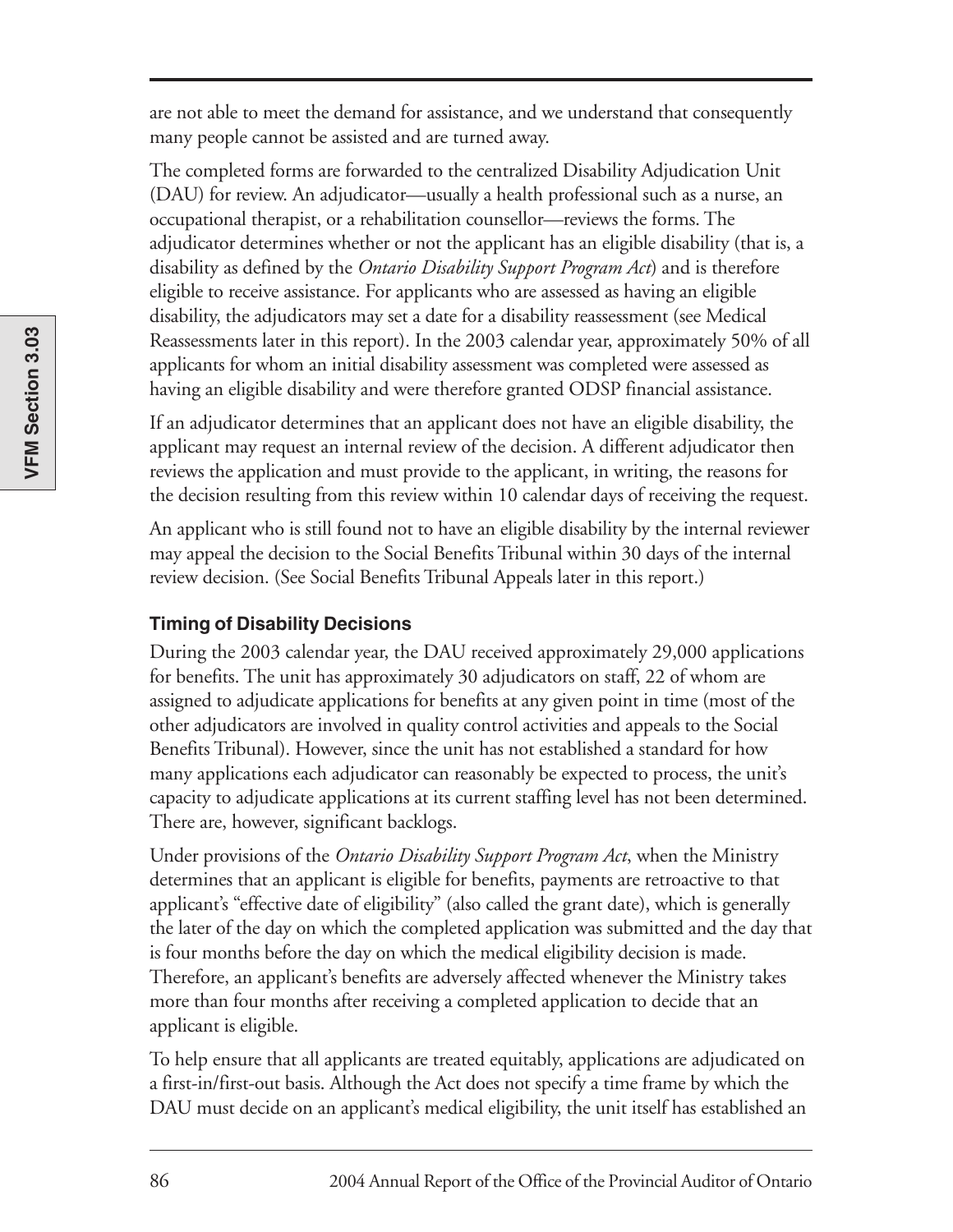internal goal of 45 business days from the time an application is received to the time a final eligibility determination is to be made.

To expedite the initial eligibility assessment for clearly medically eligible applicants, in early 2003 the Ministry established a triage process requiring that all new applications receive an initial review within seven days of their receipt. At the end of 2003, about 24% of triaged applicants had been found to be eligible for benefits; the remaining 76% of the applications had been held after triage for a more detailed eligibility assessment at a later date.

We found in our review of ministry statistics for the files held after triage that many of these files were not adjudicated within the DAU's established goal of 45 business days following receipt, or even within the 80 business days after which applicants' benefits were adversely affected. For example, at the end of December 2003, the DAU was beginning the process of adjudicating 2,285 applications that had been received during August 2003 and were therefore already more than 80 business days old. We understand that there were 10 other weeks during 2003 where the DAU was beginning to adjudicate a weekly average of 376 applications that were more than 80 business days old.

The following factors contribute to these delays:

- The volume of applications received exceeds the DAU's staffing capacity to process them. We understand that, although the DAU was expected to receive approximately 400 applications per week, it has been receiving an average of 600 applications per week over the last year.
- The Ministry receives more applications than it should because individuals previously found to be ineligible often submit multiple applications. Some applicants have reapplied for benefits up to six times.

In addition, information in the applications may be missing or contradictory. In this regard, we understand that medical forms are often not being adequately completed. For example, ministry-prepared statistics indicated that in fully 40% of the applications received, the medical practitioners failed to answer a crucial question involving the expected duration of the applicant's condition. Similarly, approximately 16% of applications in one year lacked other required medical information. Medical eligibility cannot be determined until the missing information is obtained—an undertaking that can often take considerable time.

#### **Documenting of Disability Decisions**

Since a DAU adjudicator's ultimate decision to grant or not to grant ODSP benefits is to some extent subjective, it is vital to adequately document the reasons for each decision so that those reasons can be demonstrated to be fair whenever the file is reviewed.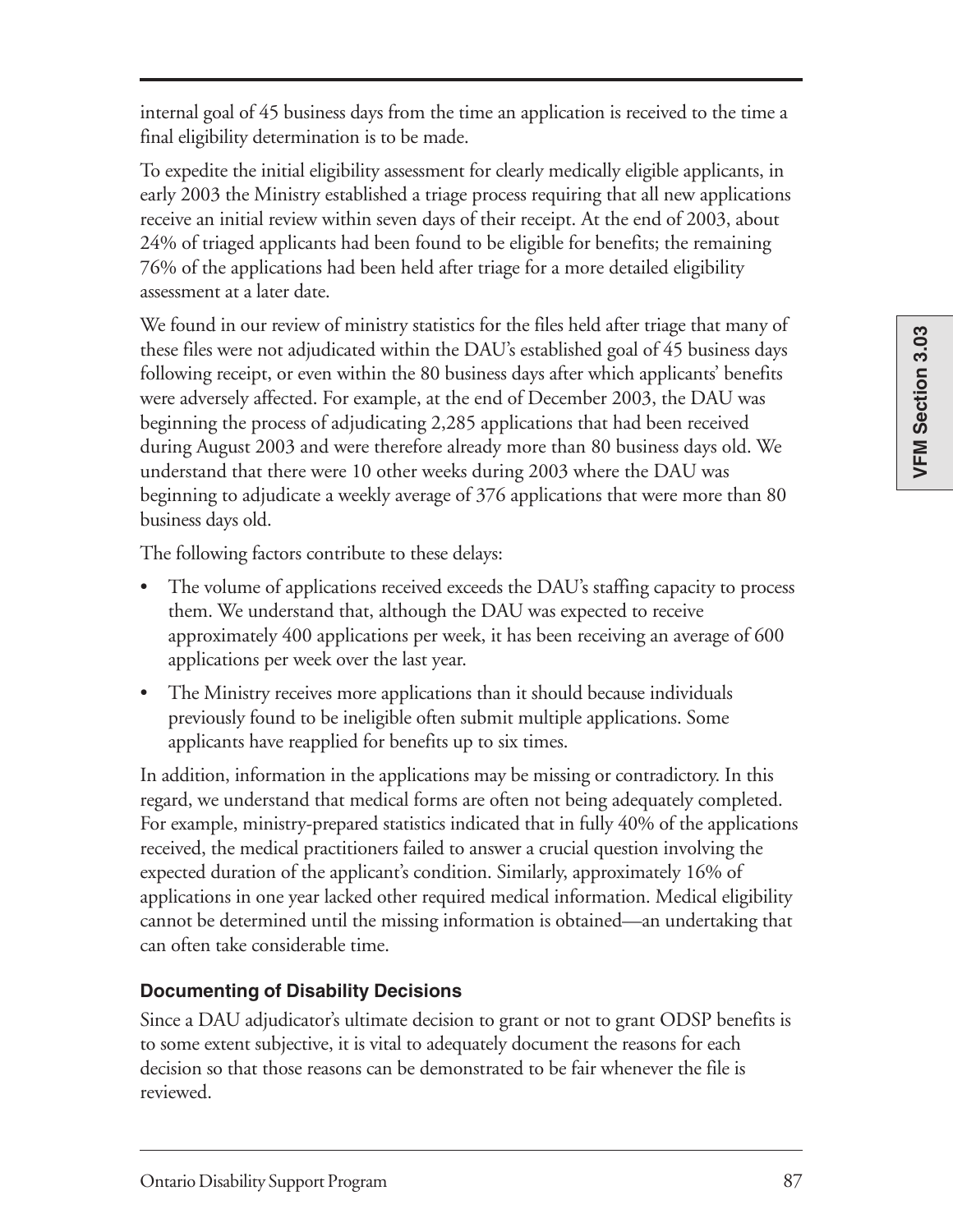However, Ministry staff advised us that beginning in March 2002 (the start of the Ontario government's two-month labour strike), the reasons supporting disability decisions were no longer documented. We understand that this practice continued until July 2003. Our review of a sample of files adjudicated before March 2002 found that for approximately half those files, the reasons for the disability decision were also not documented. However, we are pleased to report that our review of files adjudicated after July 2003 found that the reasons for the decision made were consistently documented, and we encourage the Ministry to maintain this practice.

#### **Internal Reviews and Decision Monitoring**

During the 2003 calendar year, 8,475 applications for assistance were denied at the time of initial adjudication and the applicants requested an internal review. As a result of these reviews—which were performed by an individual adjudicator—the initial decision was overturned and assistance was granted to 641 (7.6%) of those applicants.

In January 2004, the Ministry initiated a pilot project under which a panel of five adjudicators conducted all internal reviews requested by applicants. During the first three months of 2004, the panel reviewed 1,140 such files and overturned the decision not to grant benefits for 245 (21%) of all those reviewed. This rate of overturning decisions was approximately three times the rate noted above for the 2003 calendar year when only one person adjudicated applications. Such a difference in the rate of overturning decisions clearly raises questions as to which process should be utilized in order to ensure that the most reliable decisions are being made.

In addition, in early 2004 the Ministry compiled statistics with respect to the rates at which individual adjudicators denied benefits. Our review of these statistics indicated that for the period July 2003 to December 2003, the rates at which individual adjudicators denied benefits ranged from 47% to 91% of the applications they initially considered. In March 2004, the Ministry initiated a quality assurance pilot project to investigate the reasons for such significant variances.

While neither pilot project had been completed by the end of our audit, preliminary indications were that the reasons for variance in the number of decisions that were overturned by single adjudicators compared to the five-adjudicator panel and for the variance in the rates at which individual adjudicators denied benefits include the following:

- Contrary to the requirements of the *Ontario Disability Support Program Act,* some adjudicators were not considering the cumulative effect of an applicant's multiple disabilities. Instead, some decisions were based on only the main one or two impairments.
- Since the reasons for some decisions were poorly documented and/or inadequately explained, it was not clear that all adjudicators were following a reasonable and comparable process.

**VFM Section 3.03**

VFM Section 3.03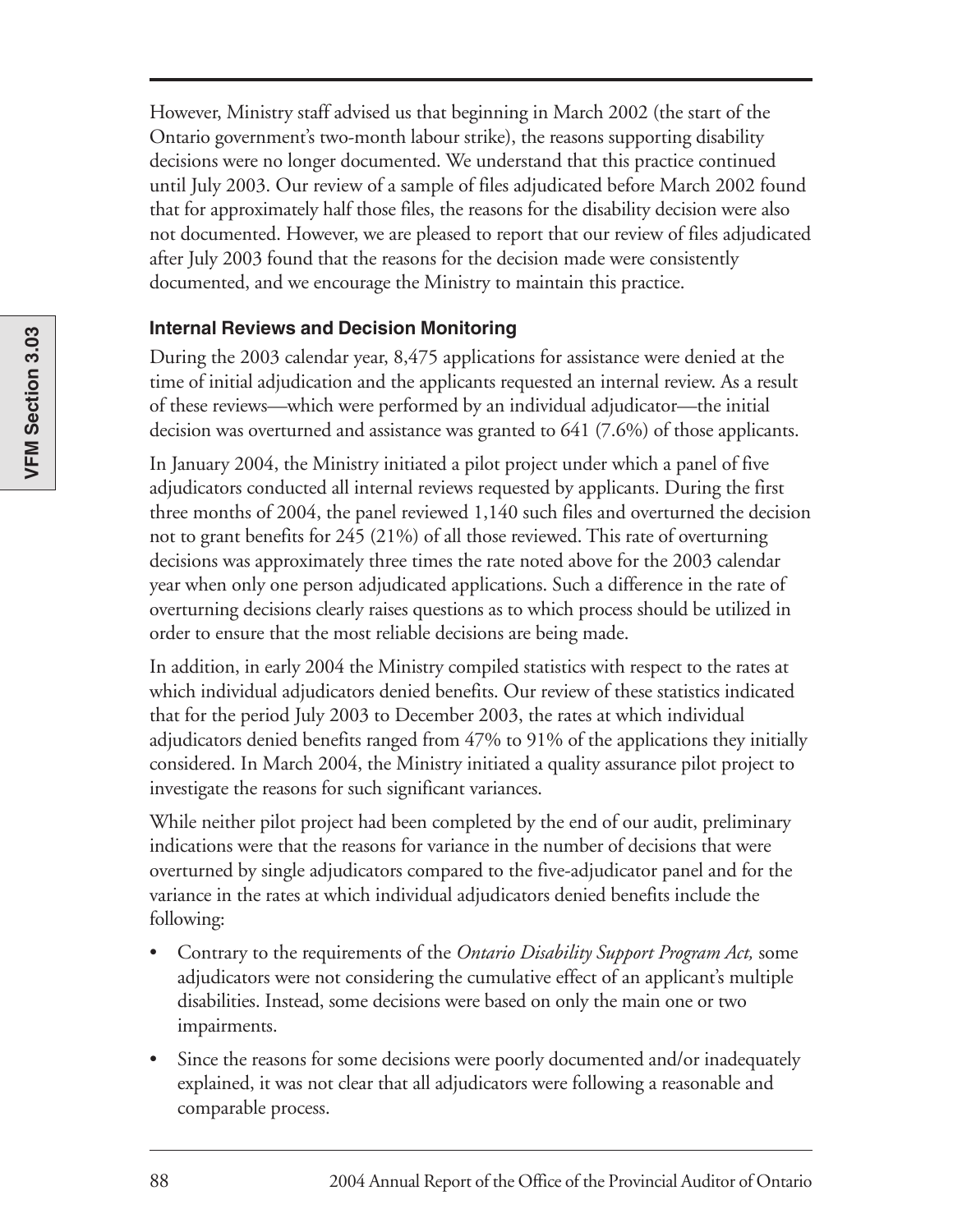• Individual adjudicators conducting internal reviews may be reluctant to overturn many of the original decisions due to concern that a high rate of reversals might cause friction or discord between the reviewer and the co-worker whose decision is overturned. With a panel of reviewers, responsibility for overturning a previous decision is spread across panel members, eliminating that concern.

Given the above and the significant number of decisions that are ultimately overturned by the Social Benefits Tribunal (see next section), the Ministry should consider introducing a regular supervisory review process over both initial eligibility determinations and the outcomes of internal reviews.

#### **Recommendation**

**To help ensure that all eligible applicants receive the assistance that they are entitled to, the Ministry should:**

- **take the steps necessary to ensure that all initial eligibility determinations are completed within four months, or approximately 80 business days, following the receipt of a completed application;**
- **adequately document the reasons for all eligibility determinations so that they can be demonstrated to be reasonable and fair; and**
- **introduce a regular supervisory review process over both initial eligibility determinations and the outcomes of internal reviews, and address any concerns arising from those supervisory reviews on a timely basis.**

#### **Ministry Response**

**The Ministry agrees and has taken steps so that all initial eligibility determinations are now completed within four months following the receipt of a completed application. Documentation standards have been developed so that all decisions can be demonstrated to be reasonable and fair. The quality assurance process and internal review panel have proven effective and will be maintained on an ongoing basis. Regular reviews of initial eligibility determinations and the outcomes of internal reviews are being conducted, and corrective action is taken as necessary.**

#### **Social Benefits Tribunal Appeals**

Applicants who remain unsatisfied after the internal review decision can appeal to the Social Benefits Tribunal (Tribunal). The Tribunal is an independent body that operates at arm's length from the Ministry. Unlike the DAU adjudicators who have a medical or social service background, members of the Tribunal are lay people who do not necessarily have these qualifications. The Tribunal can hear two types of appeals: income support appeals and disability determination appeals. Generally, income support appeals relate to disagreements concerning the calculation and recovery of an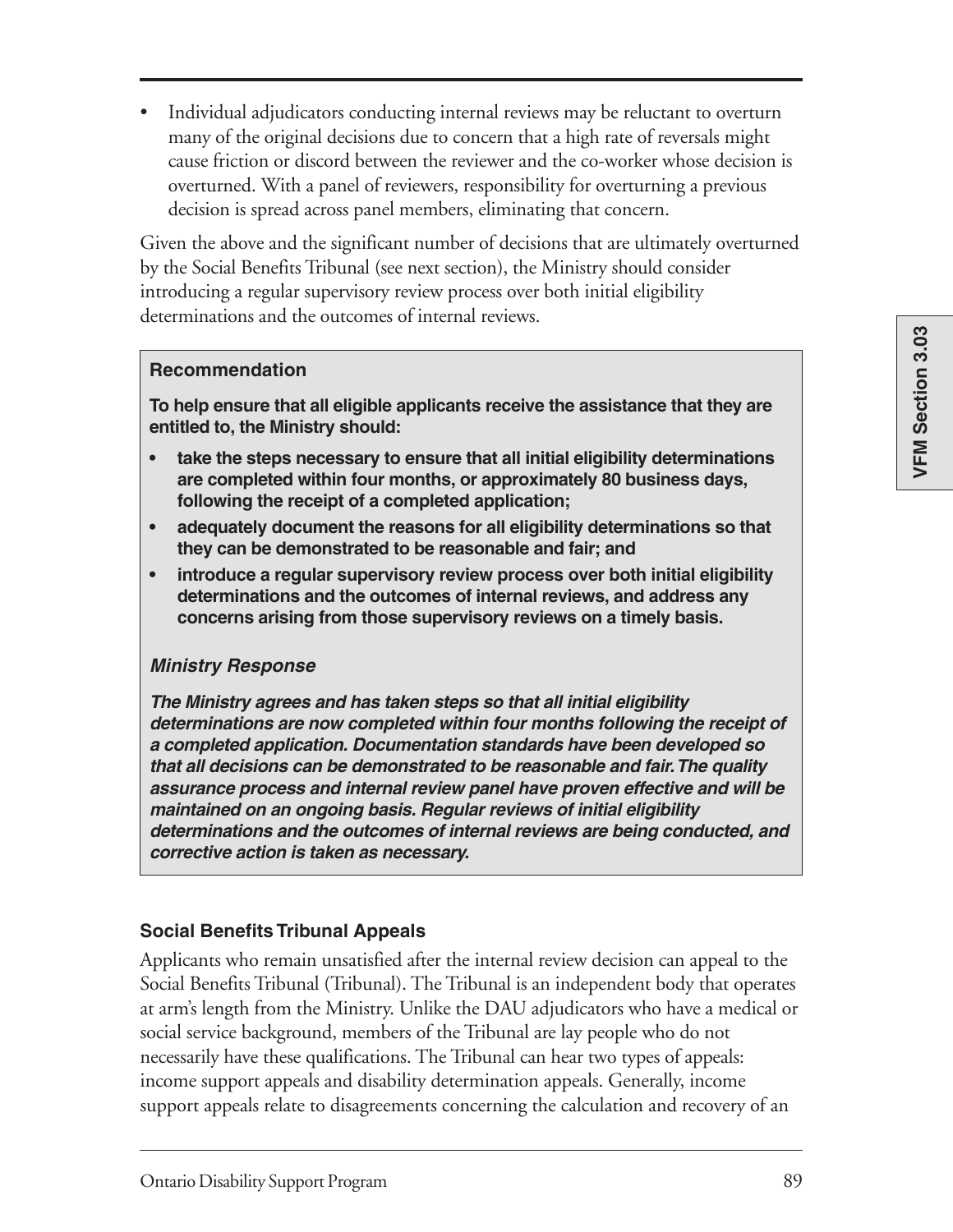overpayment, while disability determination appeals relate to an applicant's eligibility for benefits.

If the Tribunal overturns a previous ministry decision, the Tribunal's decision is retroactive to the date that the Ministry first made a decision regarding the issue that the appeal was based on.

In the 2003 calendar year, the Tribunal's ODSP-related activities were as shown in the following table.

|                                 | <b>Income Support</b><br><b>Hearings</b> |      | <b>Disability</b><br><b>Determination</b><br><b>Hearings</b> |      |
|---------------------------------|------------------------------------------|------|--------------------------------------------------------------|------|
|                                 | #                                        | $\%$ |                                                              | $\%$ |
| decisions overturned            | 60                                       | 22   | 1,954                                                        | 80   |
| decisions upheld                | 188                                      | 69   | 483                                                          | 20   |
| decisions varied                | 23                                       | 9    |                                                              |      |
| <b>Total number of hearings</b> | 271                                      |      | 2,437                                                        |      |

#### **ODSP-related Activities by Social Benefits Tribunal, 2003**

*Source of data: Ministry of Community and Social Services* 

Ministry staff were unable to explain why the Tribunal overturned the DAU's disability decisions in 80% of the appealed cases. We contacted the Tribunal to discuss the reasons for such a high percentage of overturned decisions, but we were advised that neither the Tribunal's chair nor any other tribunal members were willing to meet with us.

As of December 31, 2003, there were 4,234 ODSP appeals waiting to be heard by the Tribunal. Of those, 2,661 (63%) were disability determination appeals; the rest were income support appeals. We also noted that the Ministry was unable to determine the average length of time between the request for an appeal and the final tribunal decision. However, our review of a sample of appealed files noted that, on average, applicants waited about one year for the Tribunal's hearing and decision.

#### **Recommendation**

**The Ministry should, in consultation with the Social Benefits Tribunal, determine the reasons for the high rate at which the Tribunal overturns ministry eligibility decisions.**

#### **Ministry Response**

**The Ministry and the new Chair of the Social Benefits Tribunal have agreed to meet periodically to review trends. The new Chair would also welcome the opportunity to meet with the Provincial Auditor.**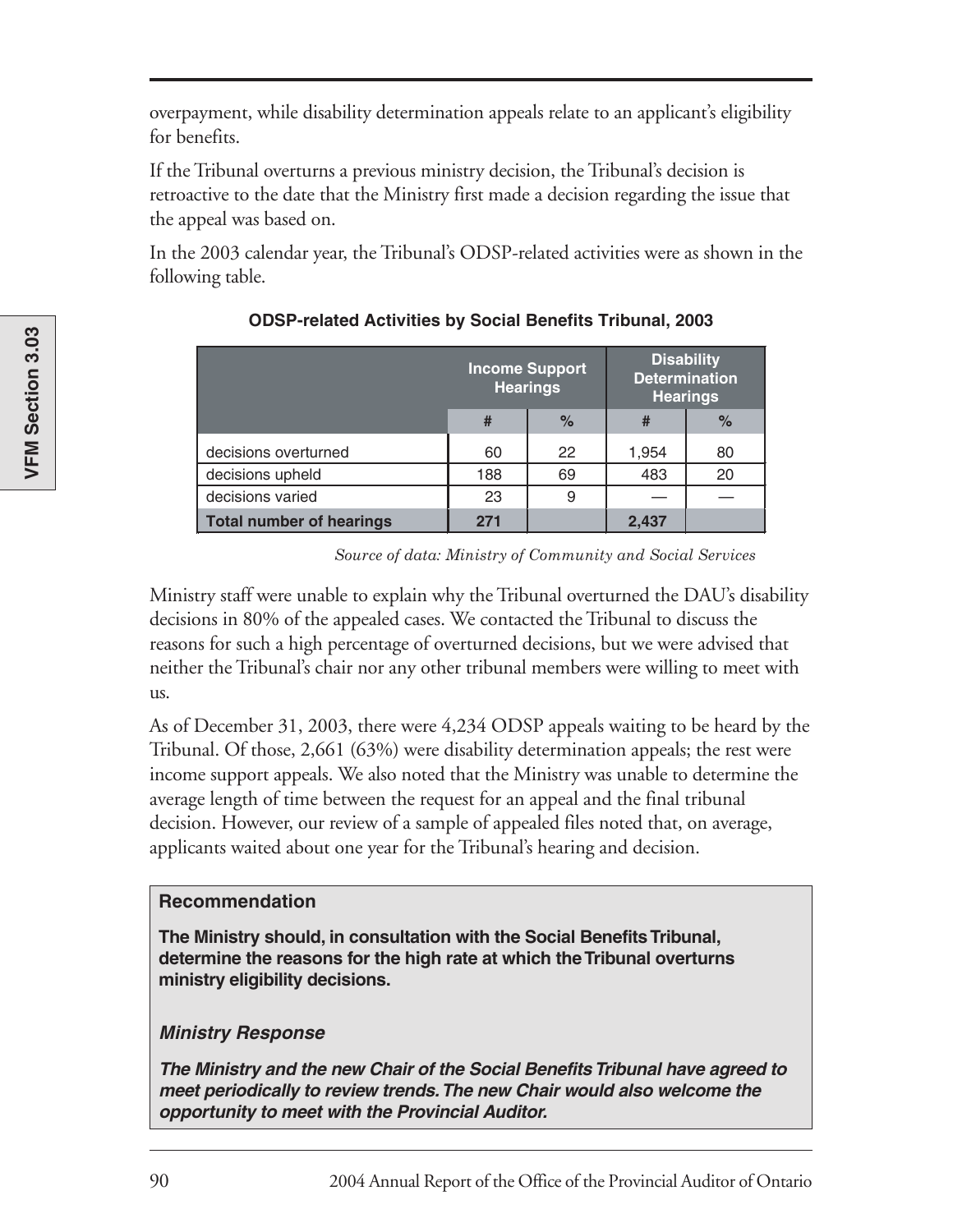#### **Medical Reassessments**

The *Ontario Disability Support Program Act* requires that the person determining that an applicant has a disability covered by the Act must—when making the initial determination—set a date for a follow-up review of the initial determination, unless he or she is satisfied that the applicant's impairment is not likely to improve. Where applicable, medical reassessments are scheduled—at the adjudicator's discretion within two or five years.

Regular medical reassessments are an important part of ensuring that only eligible individuals continue to receive ODSP support. From mid-2000 to March 2002, the Ministry completed medical reassessments for approximately 2,700 recipients, with adjudicators determining that 204 (8%) were no longer eligible. According to ministry staff, the majority of recipients thus deemed to be not eligible appeal the decision to the Social Benefits Tribunal and continue to receive benefits until the appeal is heard.

In March 2002, however, due to the backlog of applicants waiting for an initial disability assessment—resulting in part from a 7.5-week-long labour disruption—the Ministry decided to focus all DAU adjudicators' efforts on initial applications and to stop performing medical reassessments.

As of December 2003, ministry staff estimated that 14,000 medical reassessments, or 84% of the total medical reassessments to be performed since ODSP's 1998 inception, were overdue.

#### **Recommendation**

**To help ensure that only eligible recipients continue to receive benefits, the Ministry should perform the required periodic medical reassessments within a reasonable time frame.**

#### **Ministry Response**

**The Ministry agrees and has established a quality assurance process, which will begin to address the issue of performing periodic medical reassessments within the bounds of available resources.**

#### **FINANCIAL ELIGIBILITY**

#### **Financial Assessment Process**

As noted earlier, financial eligibility is initially established by a preliminary screening at the start of the application process and must be reconfirmed after medical eligibility has been determined. A formal financial reassessment (called a Consolidated Verification Process, or CVP) is to be performed every three years after a recipient begins receiving benefits.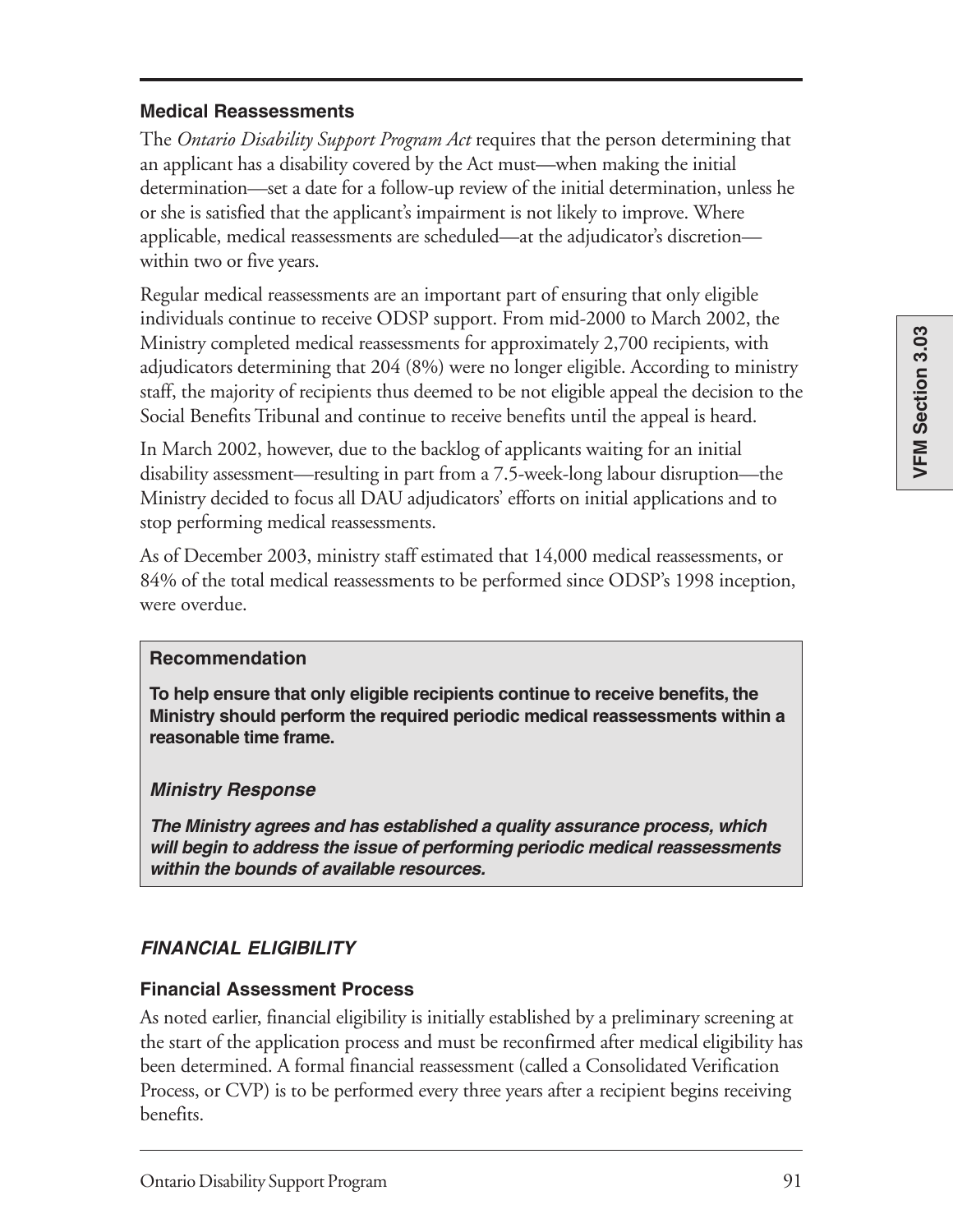Ministry staff assess a person's financial eligibility for assistance through an income and asset test. To be financially eligible, a person's total assets must be no higher than the following values:

- \$5,000 for a single person;
- \$7,500 if there is a spouse or same-sex partner in the benefit unit;
- plus \$500 for each additional dependant.

Cash, bank accounts, RRSPs, and other assets that can be readily converted to cash are considered when calculating a person's total assets. Certain assets—such as a principal residence, a primary vehicle, locked-in RRSPs, and trust funds in the amount of less than \$100,000—are not considered when assessing whether the person's assets are within the prescribed limits.

When assessing a person's income levels, income from such sources as employment, the Canada Pension Plan, the Workplace Safety and Insurance Board, and Employment Insurance is taken into account. Generally, to be eligible for even a partial ODSP benefit under the Ministry's Support To Employment Program (STEP), a single person must have income under approximately \$16,800 per year.

Individuals in immediate financial need who meet the Ontario Works program's stricter income and asset tests can obtain financial assistance through Ontario Works while waiting for an initial disability determination from ODSP. We understand that approximately 67% of ODSP applicants apply while receiving Ontario Works benefits.

#### **Documenting of Financial Eligibility**

All applicants must provide the Ministry with the information necessary to demonstrate their eligibility for financial assistance and to determine the correct amount of assistance to be paid. Ministry policy requires that, for verification purposes, copies of certain documents/information be placed on file and certain documents/information be noted on file as visually verified. The following table specifies how these requirements apply to particular documents/information.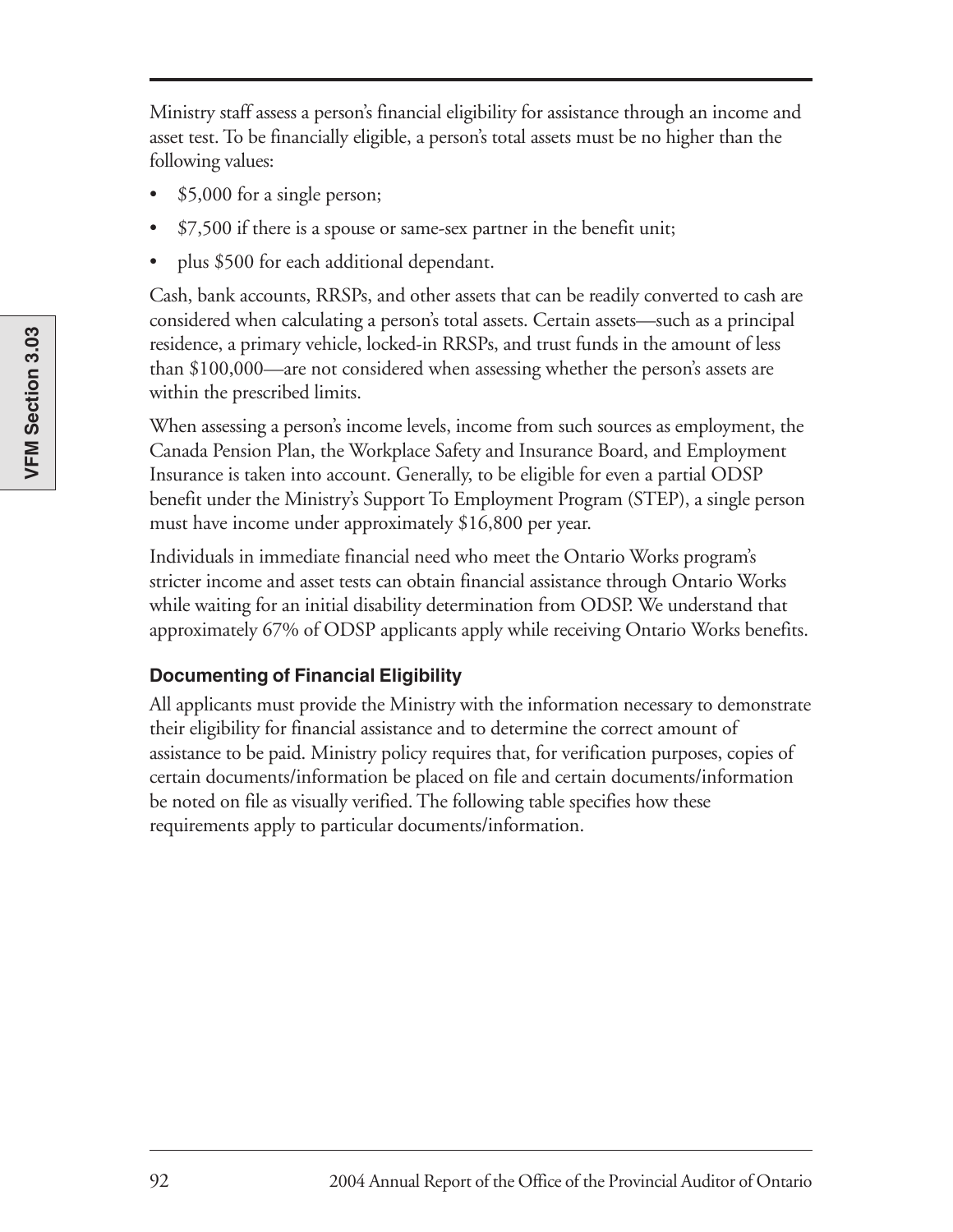| <b>Type of Document/Information</b>                     | <b>Copies</b><br><b>Required to be</b><br><b>Placed on File</b> | <b>Original</b><br><b>Required to be</b><br><b>Visually</b><br><b>Verified</b> |
|---------------------------------------------------------|-----------------------------------------------------------------|--------------------------------------------------------------------------------|
| social insurance number                                 |                                                                 |                                                                                |
| health number                                           |                                                                 |                                                                                |
| proof of all family members' identity and date of birth |                                                                 |                                                                                |
| verification of income                                  |                                                                 |                                                                                |
| verification of assets/banking information              |                                                                 |                                                                                |
| verification of shelter costs                           |                                                                 |                                                                                |
| school verification for dependants over 16              |                                                                 |                                                                                |
| verification of person's status in Canada               |                                                                 |                                                                                |
| information regarding debts                             |                                                                 |                                                                                |

#### **Verification Requirements by Document/Information Type**

*Source of data: Ministry of Community and Social Services* 

The above information may be obtained directly from the applicant or from third parties such as the Canada Revenue Agency via information-sharing agreements. Any missing document or piece of information could have a significant impact on determining financial eligibility and/or the correct amount to be paid.

We reviewed a sample of recipient files for which initial benefits had been granted in 2003 to determine whether all required financial documentation was either on file or visually verified. In the three offices we visited, an average of approximately 75% of the reviewed files did not have at least one (and in a few cases up to three) of the information requirements on file.

The rates at which required information was lacking were comparable to those cited in our 2002 Ontario Works audit and in our 1996 audit of the ODSP's predecessor, the Ministry's Provincial Allowances and Benefits Program. As a result, little if any improvement has been realized in this area.

According to Ministry staff and our own observations, there were two main reasons why required documentation and other information needed for determining financial eligibility was so often missing:

• Ministry staff assumed that Ontario Works recipients who currently are being transferred to the ODSP (roughly 67% of all applicants, as noted earlier) were automatically financially eligible for ODSP, and therefore, in most cases, no additional work was undertaken to establish financial eligibility for ODSP.

However, although Ontario Works and ODSP have similar financial eligibility requirements, their documentation requirements differ. Thus, at least some verification needs to be done for most transferred files. In particular, ODSP documentation standards require that copies of banking information for 12 months before the application date be reviewed and kept on file. However, under Ontario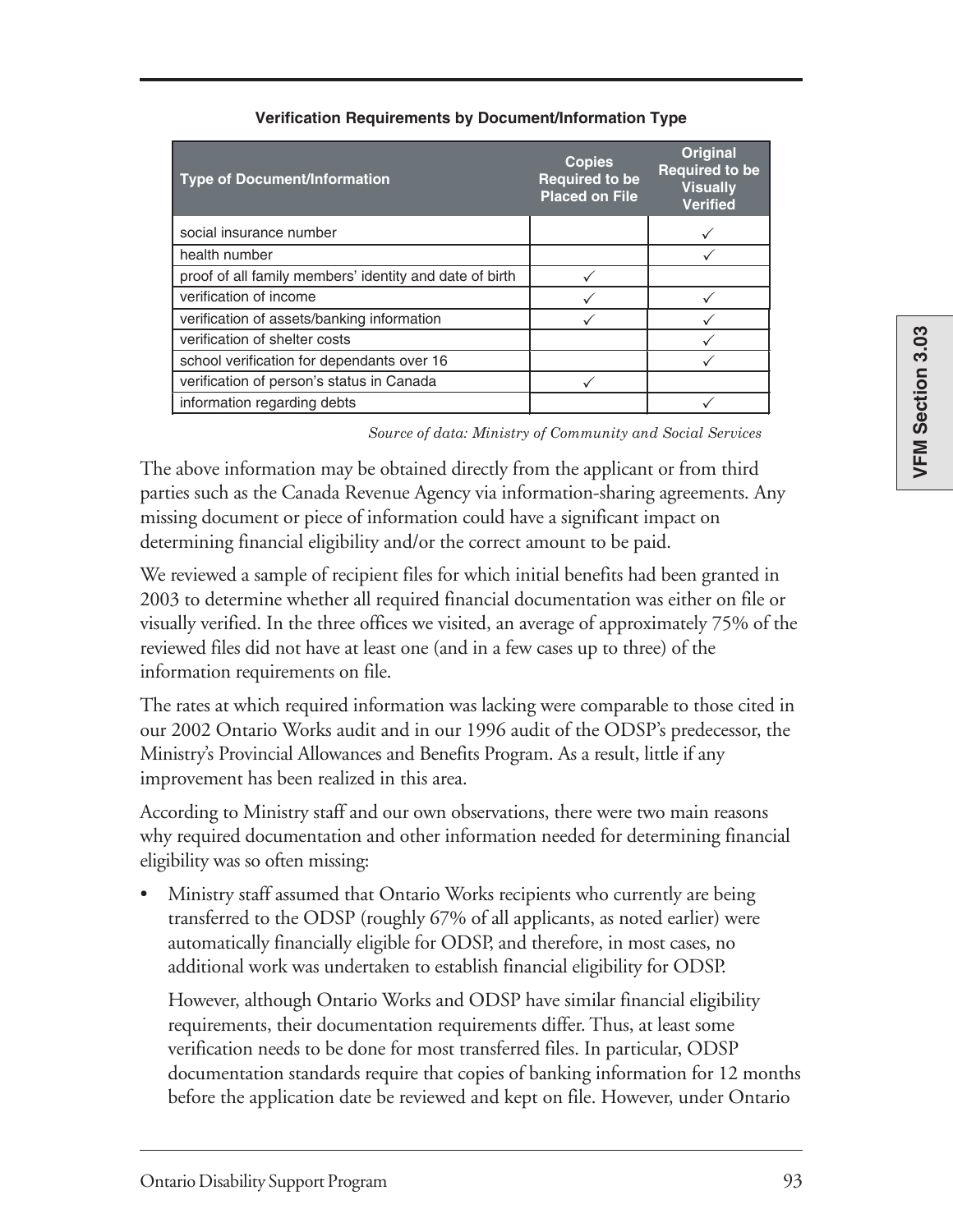Works, banking information is only to be visually verified; no copies are placed on file.

• Ministry staff were either not aware of or not adhering to the requirements for determining—through checks with third parties such as the Canada Revenue Agency—whether or not an applicant had any income (for example, employment income, Canada Pension Plan income, and so on). At one office we visited, we noted that the problem was a lack of awareness. Although staff in the other two offices we visited were aware of the requirements, the files indicated that the requirements were not being adhered to.

We also noted that third-party confirmation of Employment Insurance is not required during the initial financial assessment, but is mandatory during subsequent reassessments (the CVPs). If such checks are valuable enough to be mandatory in CVPs, we believe that they should also be mandatory when conducting the initial financial assessment.

#### **Recommendation**

**To help ensure that all recipients are financially eligible to receive Ontario Disability Support Program (ODSP) financial assistance and that the assistance provided is in the correct amount, the Ministry should:**

- **reinforce with all relevant ministry staff its requirements for obtaining, documenting, and correctly assessing the required recipient information, including information for those recipients transferred from Ontario Works; and**
- **consider the benefits of including Employment Insurance, where applicable, as a mandatory third-party check during an applicant's initial financial assessment.**

#### **Ministry Response**

**The Ministry agrees and has introduced a computer-based and instructor-led training program for Ontario Disability Support Program staff that includes a comprehensive module on documentation requirements. The Ministry will clarify the circumstances under which an Employment Insurance third-party check should be completed during initial financial assessment.**

#### **Financial Eligibility Reassessments**

Ministry policy requires that a financial eligibility reassessment—a CVP—be completed every three years. The CVP includes a review of the current file and an interview with the recipient (who is asked to bring in up-to-date supporting documentation such as bank account information) and also involves obtaining certain information from third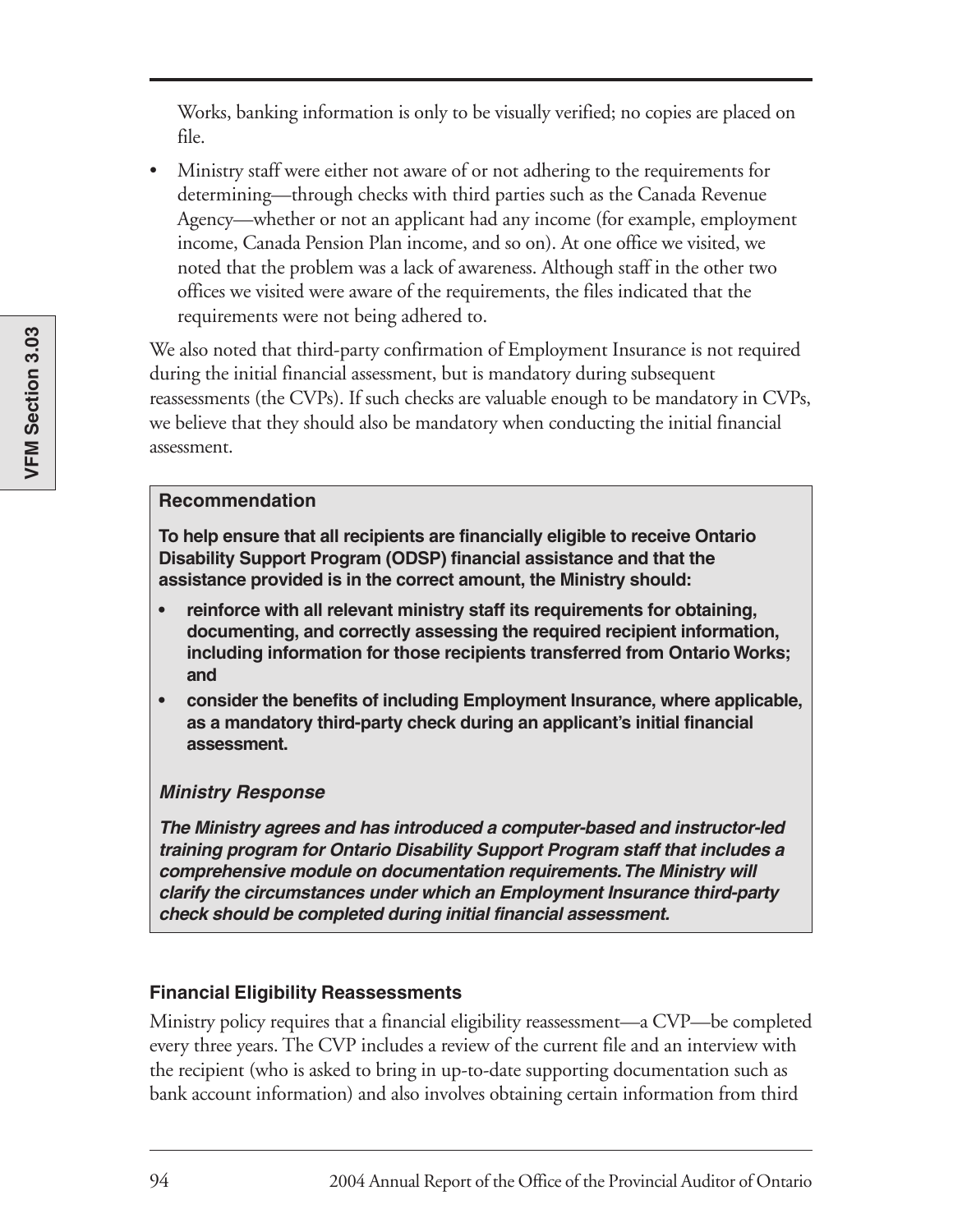VFM Section 3.03 **VFM Section 3.03**

parties via information-sharing agreements. CVPs are conducted by a group of specialized caseworkers rather than by those who do the initial financial assessments and the day-to-day case management. We believe the CVP process, if working as intended, is well structured and is a generally sound and necessary process for periodically verifying the continued financial eligibility of recipients.

The Service Delivery Model (SDM) computer system is programmed to automatically flag files that require a CVP if certain information in the file suggests that the recipient is at particular risk of ceasing to comply with eligibility requirements. Currently, seven criteria can trigger a risk flag. For example, the system applies a high-risk flag to any file in which the recipient's accommodation costs represent 80% or more of the allowance, as well as to any file for which a CVP has not been undertaken for 35 or more months.

However, the SDM risk-ranking system is not being used to select files for CVP reviews. According to Ministry staff, the current risk criteria do not appropriately reflect the risk factors specific to the ODSP. Therefore the Ministry has decided instead to select files for CVP according to the date on which they were last financially assessed or reassessed, prioritizing the files that have gone without review for the longest time. Unfortunately, this selection method does not identify differences in the cases' risk levels. As a result, CVPs are performed on many low- or medium-risk files when reviewers' time could be more productively spent working on the highest-risk cases first. For example, no matter when the last financial (re)assessment occurred, the financial eligibility status of recipients who are severely disabled is less likely to have changed than that of recipients who are less disabled and who therefore have previously been, or might at some point become, able to earn employment income in addition to their ODSP benefits.

We examined the CVP aging reports at the three regional offices we visited and noted that there were a total of 35,352 overdue CVPs. The files involved were either reassessed or initially assessed on dates ranging from January 1974 to January 2001. This represented 45% of the regions' collective caseload.

The requirement to do a CVP every three years would mean doing approximately 60,000 CVPs each year given the program's current caseload. Information in the SDM indicated that in 2003, the Ministry completed only 31,963 CVPs. According to the SDM, over a third of the completed CVPs resulted in changes in entitlement—due to, for example, the discovery that benefits were being overpaid, underpaid, or paid to people who were not financially eligible. The Ministry tracked dollar amounts for only the overpayments, which amounted to at least \$8.5 million: due to a problem with the SDM during the first two months of 2003, not all overpayments were included in that total.

However, when we reviewed a sample of files that the SDM showed as having undergone a CVP, we noted that in some instances, caseworkers had incorrectly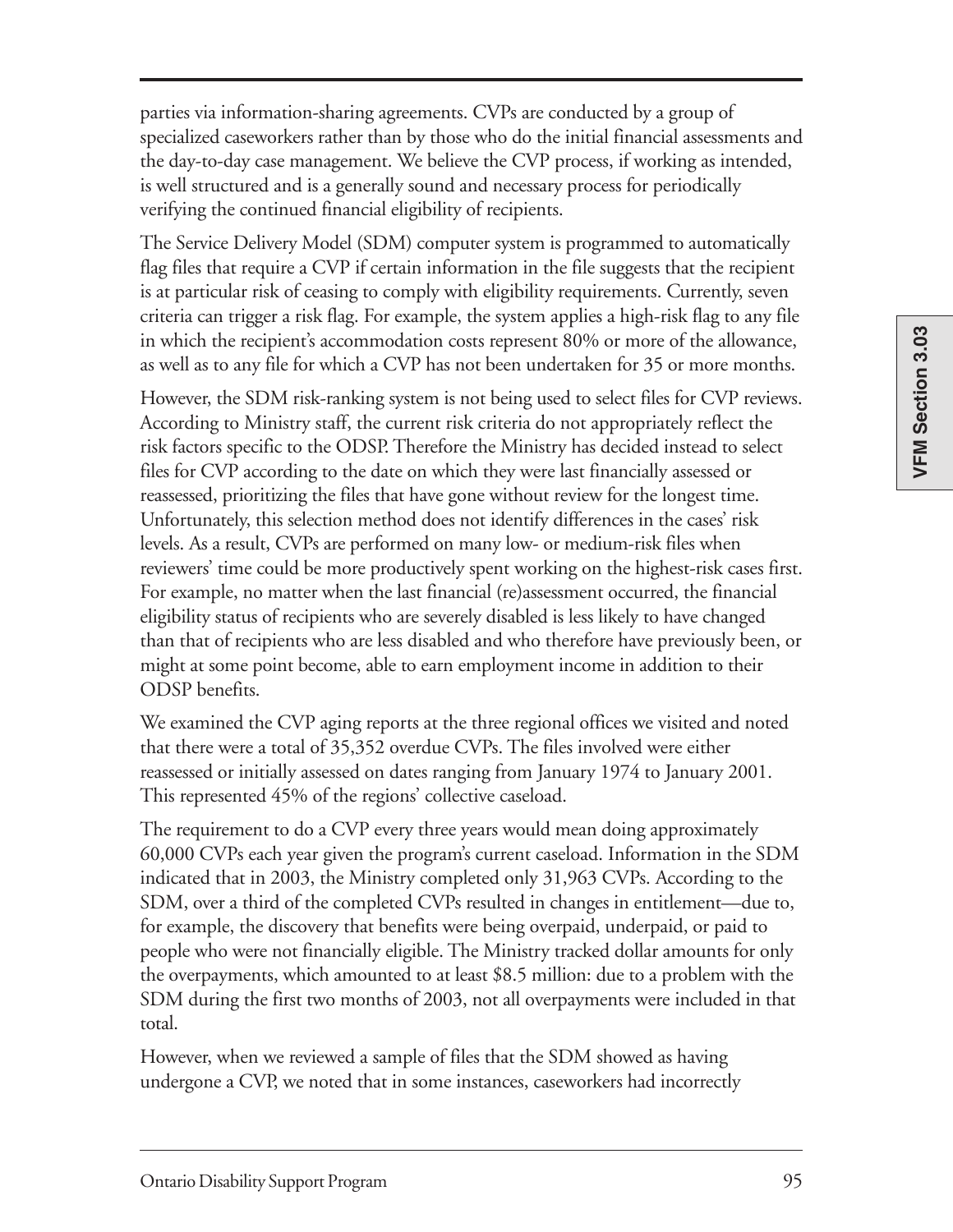entered that a CVP had been done when no CVP had been completed. Thus, the number of completed CVPs reported by the SDM is overstated.

We examined a sample of files that had undergone recent CVPs to determine whether all required financial documentation was either on file or visually verified and whether the correct amount of assistance was being paid. In most cases, we were unable to determine whether the correct amount was being paid due to the following reasons:

- At least one of the CVP information requirements was lacking. This was the case for 74% of the files we examined. For example, in many cases, the required bank statement was not on file.
- In some cases, certain information in the files should have been followed up on but was not; follow-up might have indicated that the amount of assistance being paid was not correct. For example:
	- We noted three unexplained deposits on one recipient's bank statement, but the CVP reviewer had not questioned what these amounts pertained to. The deposits could have related to relevant information such as potential sources of income, which would have resulted in a reduction of benefits.
	- In one case, National Child Benefit Supplement income deposited in a recipient's bank account did not equal the amount deducted from the recipient's benefits. This discrepancy had not been noted during the CVP and could not be explained by the Ministry.

While there is room for improvement in both the timeliness and completeness of CVPs, we did note several instances in which CVP financial reassessments—specifically, the mandatory third-party checks—resulted in ensuring that recipients received the correct amount of assistance and that benefits were terminated for those who were not eligible. For example, the Ministry found the following:

- During a CVP interview, a recipient disclosed that he was living common-law and was receiving monthly inheritance payments. This information had not previously been declared to the Ministry. A subsequent investigation concluded that the inheritance (of which the balance in the trust account at that time was \$522,582) exceeded ODSP's \$100,000 asset limit for trust accounts. As a result, the recipient's benefits were terminated and the individual was requested to repay the overpayment of \$27,300.
- In another case, a Canada Revenue Agency third-party check performed in December 2003 uncovered undeclared Canada Pension Plan income dating back to March 1995. The resulting overpayment was determined to be \$21,600, and ongoing monthly benefits were reduced.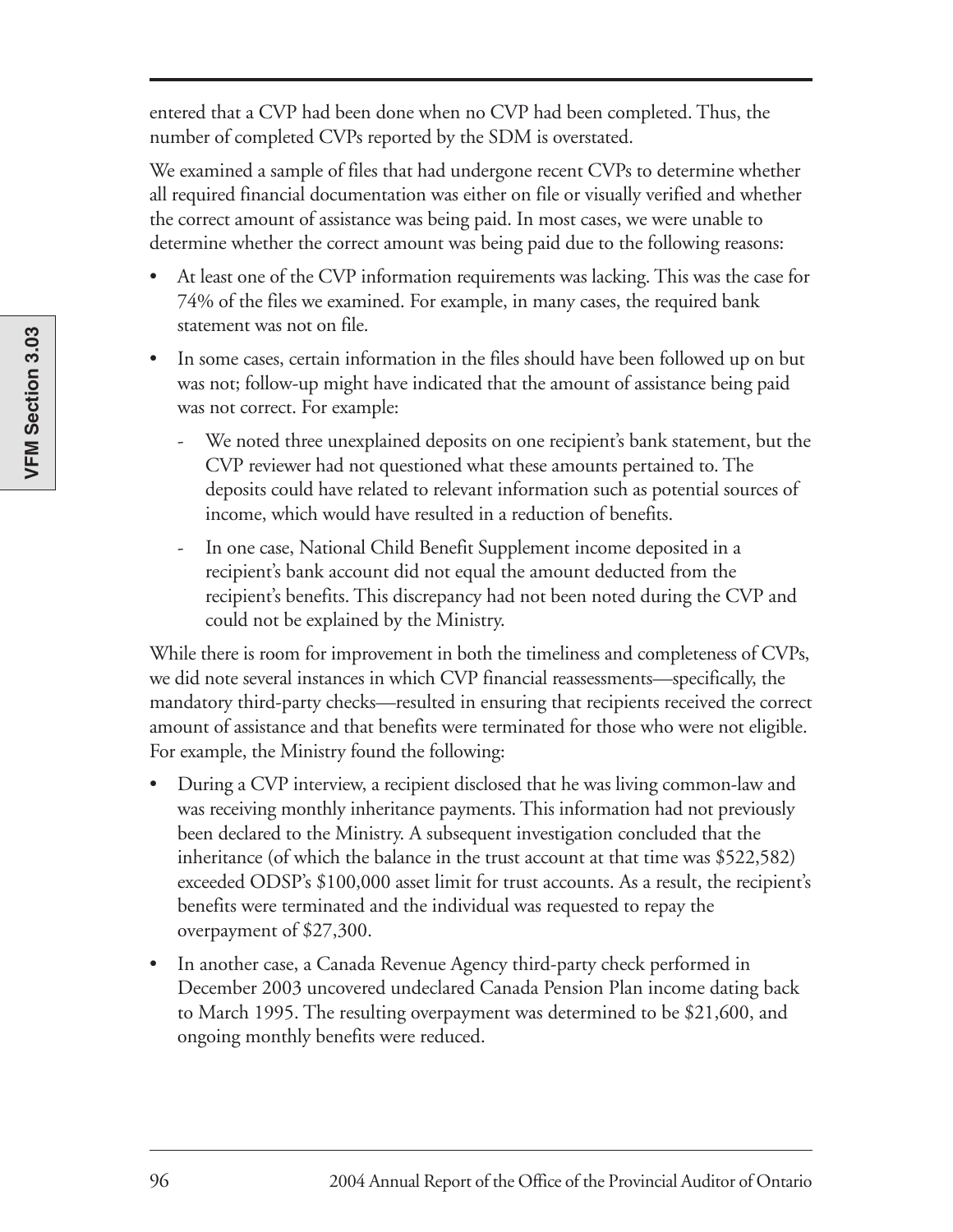#### **Recommendation**

**To help ensure that only financially eligible recipients continue to receive benefits, and that benefits are paid in the correct amount, the Ministry should:**

- **establish appropriate risk-ranking criteria for selecting files for the Consolidated Verification Process (CVP) and incorporate those criteria into the Service Delivery Model system so that the highest-risk cases can be reassessed first; and**
- **through training and supervisory review, ensure that all required CVP verification procedures are properly completed and documented.**

#### **Ministry Response**

**The Ministry agrees and will be hiring 72 additional staff to complete Consolidated Verification Process (CVP) reviews for the Ontario Disability Support Program. New risk criteria and a revised process for selecting cases for review have been developed. Phased implementation of the new policy/ process will begin on new cases this fiscal year. Updated CVP training has been developed and implemented. Regular reviews will be conducted so that all required CVP verification procedures are properly completed and documented.**

### **Recovery of Overpayments to Recipients**

Overpayments occur when recipients are paid more assistance than they are entitled to receive. As of December 2003, information contained in the SDM system indicated that outstanding overpayments for more than 61,500 active accounts (that is, amounts owed by people who were still receiving benefits) totalled \$179.9 million. Outstanding overpayments on approximately 71,000 inactive accounts (that is, amounts owed by people who were no longer receiving ODSP benefits) totalled \$303 million as of that date.

During the 2003 calendar year, repayments totalling \$31.6 million were collected on active accounts (17.6% of the total for such accounts). On inactive accounts, repayments totalled \$16.2 million (5.3% of the total). Together, the repayments on all accounts totalled \$47.8 million (9.9% of the total for both types of accounts).

Actual recoveries of overpayments were less than they might otherwise have been for the following reasons:

- No effort is made to recover overpayments that are designated as "temporarily" uncollectible." This designation applies to approximately \$210 million of total outstanding overpayments relating to both active and inactive accounts.
- Little effort is made to recover overpayments from inactive accounts.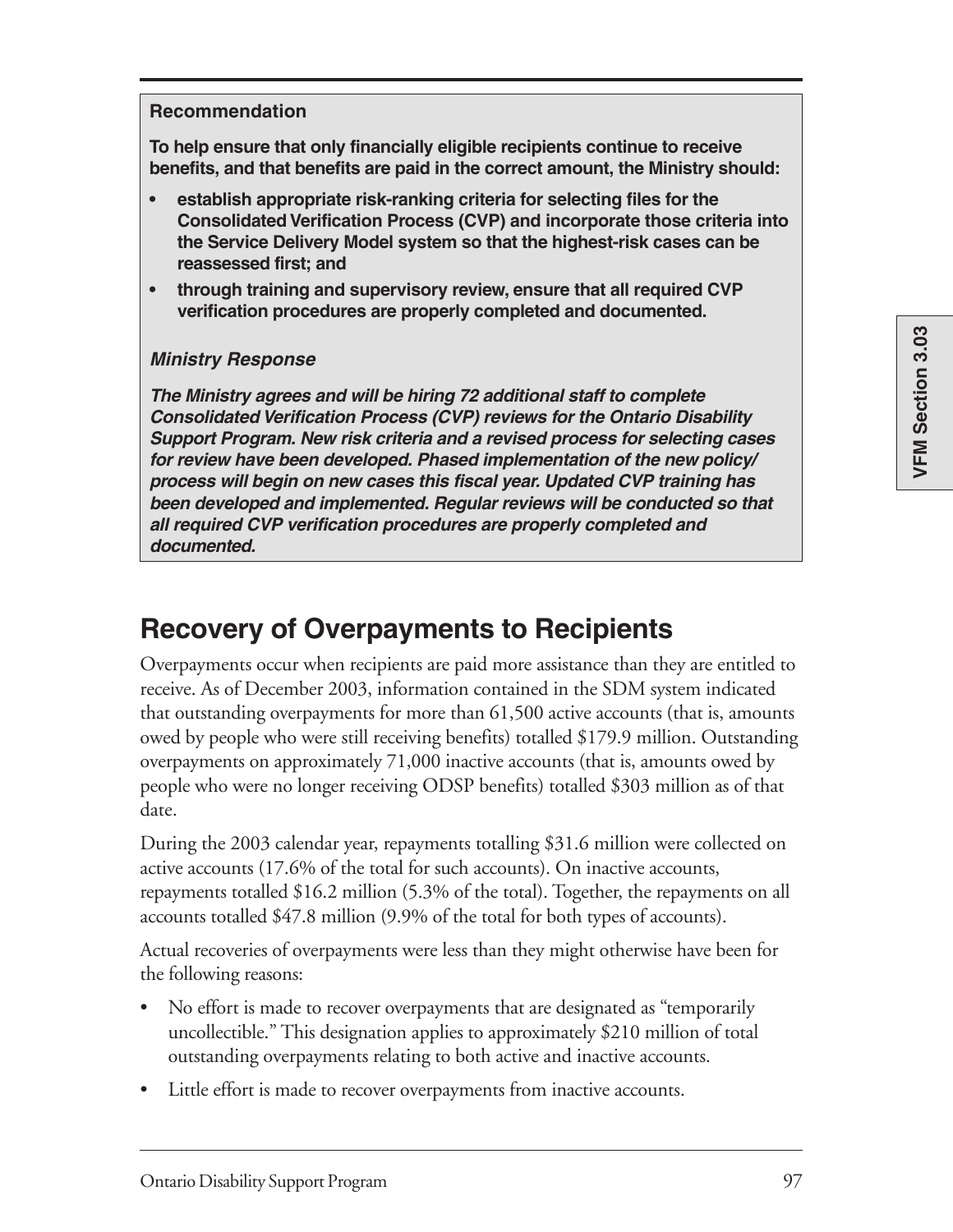• For over one-quarter of all active accounts with collectible overpayments, the Ministry does not recover the overpayment through deductions from the accountholders' current monthly assistance payments, as is the practice set forth by regulation. We understand that such a decision by the Ministry is prompted by account-holder claims that the deductions would cause undue hardship. Furthermore, when the Ministry does deduct from current entitlements, the amount deducted is generally small in relation to the total balance outstanding.

Each of these reasons is discussed in more detail below.

#### **TEMPORARILY UNCOLLECTIBLE OVERPAYMENTS**

Since June 1998, when the *Ontario Disability Support Program Act* came into effect, portability has been allowed for overpayments incurred under the *Ontario Works Act 1997,* the *Ontario Disability Support Program Act, 1997,* the *General Welfare Assistance Act*, or the *Family Benefits Act*. The purpose of this provision was to make overpayments recoverable even if the recipient (and, where applicable, a dependent spouse/same-sex partner) moves between programs or between delivery agents throughout Ontario. As a result of this provision, \$164 million in outstanding overpayments for which there was no repayment activity was transferred to ODSP from predecessor programs. This entire amount was designated "temporarily uncollectible" until December 2005 to allow the Ministry time to establish the validity and collectibility of these accounts. In addition, the Ministry designated a further \$46 million in outstanding overpayments as "temporarily uncollectible" for reasons that were, for the majority of cases, unknown. In that regard, we noted the following:

- The SDM does not produce a report detailing information on overpayments that have been designated as temporarily uncollectible, so the Ministry cannot monitor the number, type, and value of these overpayments to ensure that they have been classified appropriately.
- Since successful collection often depends on timely initial contact with the debtor, designating these overpayments as temporarily uncollectible for such a lengthy period will undoubtedly result in foregone collection opportunities.

#### **RECOVERY EFFORTS—INACTIVE ACCOUNTS**

The Ministry's initial collection effort for inactive accounts consists of sending three "dunning letters" (debt notices) over a 90-day period requesting that the debtor arrange with the Ministry a plan to repay the amount. If there is no response to the Ministry's letters within 60 days, the account is to be transferred to Management Board Secretariat (MBS), which assigns private collection agencies to continue recovery efforts.

However, ministry staff advised us that they are in the process of reassessing the effectiveness of this collection method. While they have been doing so, and given the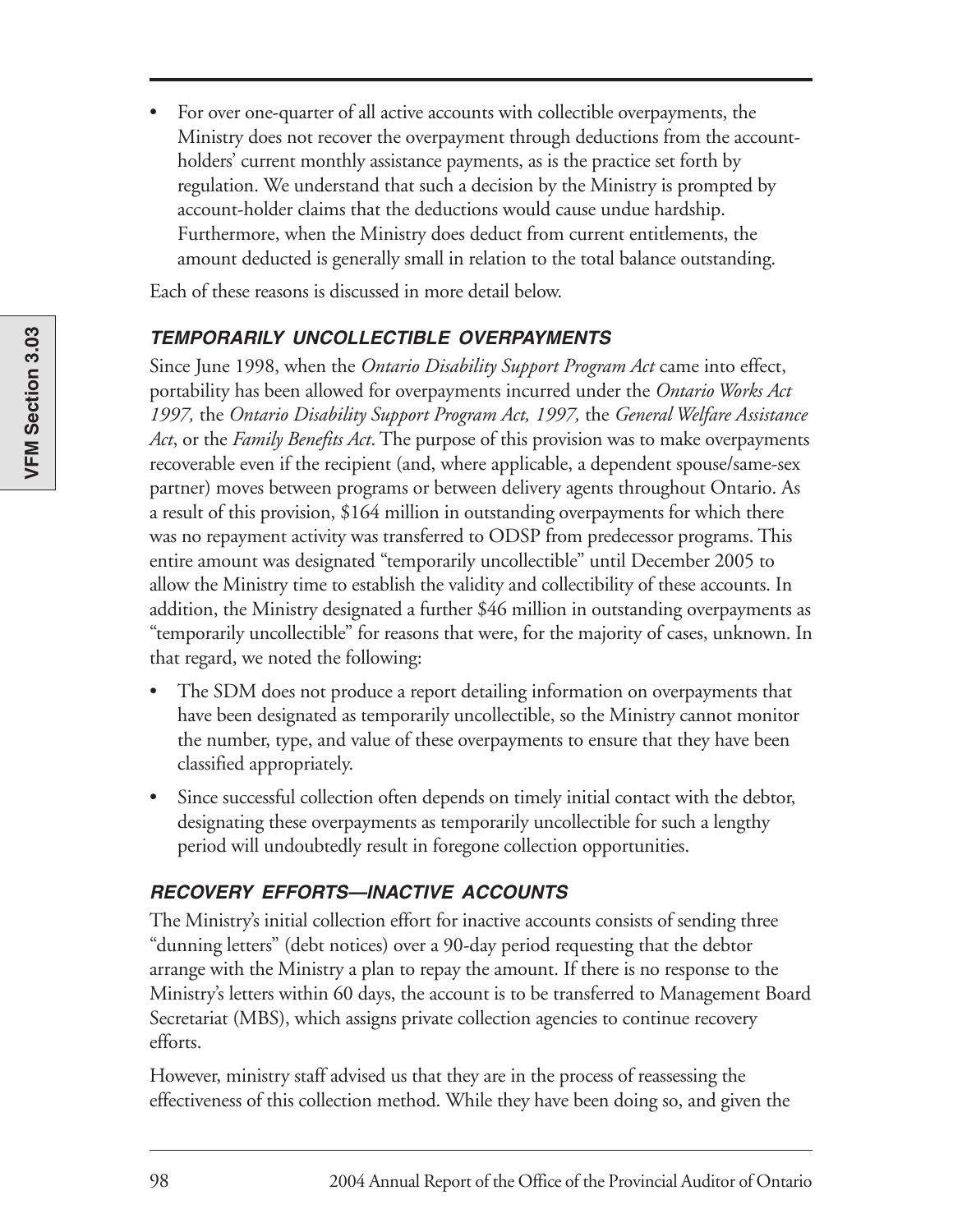fact that collections on accounts transferred to MBS were minimal, ministry staff have not sent inactive overpayment accounts to MBS since October 2001. Moreover, the Ministry has not undertaken any further collection efforts on these accounts other than sending the three dunning letters noted above.

#### **RECOVERY EFFORTS—ACTIVE ACCOUNTS**

By regulation, ODSP overpayments to active recipients may be recovered by deducting up to 10% of the recipient's total monthly assistance payments until the overpayment is recovered in full. Ministry policy, however, specifies that the recovery rate will generally be 5% of income support, a rate that may be reduced if it will cause hardship. Only in cases where there is evidence of capacity to pay the higher amount is the recovery rate allowed to be increased to the 10% maximum.

However, we noted that on average, about one-quarter of the active recipients with overpayments at the offices we visited were not making repayments through automatic deductions from their current benefits. The Ministry was unable to explain why this many active recipients did not have the required deductions from their monthly benefits.

In addition, we noted that even where repayments were being made, the payment amounts were generally small in relation to the amount of overpayment outstanding. For example, a current recipient was repaying a \$21,616 overpayment balance through a 5% deduction, which in this case amounted to \$46.50 per month. If all factors stay the same, this overpayment will not be paid in full for 39 years.

#### **Recommendation**

**To help maximize the recovery of overpayments from recipients of Ontario Disability Support Program assistance, the Ministry should:**

- **determine the reasons why those outstanding balances designated "temporarily uncollectible" were thus designated, assess whether the reasons are justified, and, if warranted, redesignate the balances as collectible;**
- **where warranted, actively pursue the recovery of overpayments from inactive clients;**
- **determine the reasons why approximately one-quarter of active recipients with overpayments are not making repayments through automatic deductions from their current benefits and take appropriate action where necessary; and**
- **consider whether the practice of deducting only up to 5% of monthly benefits from active recipients is an effective way of recovering overpayments, especially large ones.**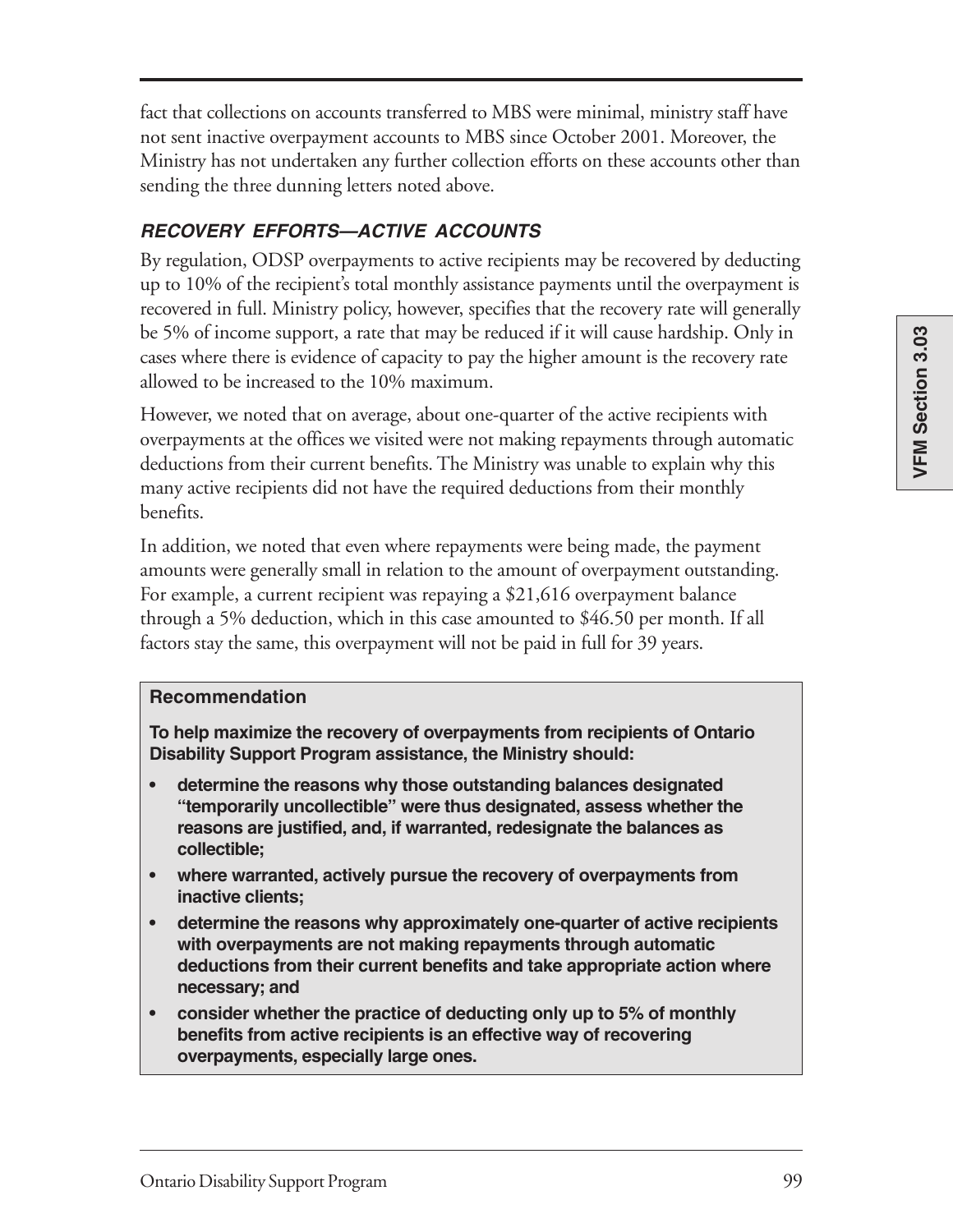#### **Ministry Response**

**The Ministry agrees that overpayment recovery must be maximized, subject to the recipient/former recipient's ability to repay. As noted earlier, the Ministry will be hiring 72 additional staff to complete more timely Consolidated Verification Process reviews for the Ontario Disability Support Program in order to reduce/prevent overpayments. In addition, the Ministry is establishing a centralized overpayment recovery unit to recover overpayments on inactive cases using appropriate measures, including referral to the Canada Revenue Agency's Refund Set-Off Program. A thorough review of cases with overpayments with the designation of "temporarily uncollectible" is currently underway. Where appropriate, recovery will resume. Uncollectible overpayments will be recommended for write-off.**

### **Case Management**

#### **WORKLOAD**

The objective of good case management is to ensure that only eligible people receive the correct amount of assistance at the correct time. The current case-management service delivery model uses a team-based approach. Under this system, individual caseworkers do not have a caseload of specific recipients. Instead, a number of caseworkers look after a given pool of recipients, with both the size of the caseworker team and the size of the recipient pool for which each team is responsible varying among offices. While there are some advantages to this approach, such as staffing flexibility, there are some disadvantages as well. For example, this approach can negatively affect client service, since no single caseworker is reponsible for and familiar with each recipient's needs and history.

In 1992, the Ministry had established, for a previous social assistance program, a caseload standard of 275 recipients per staff person. We were advised that this standard is no longer applicable since, under the team approach, recipients are not assigned to specific caseworkers. However, in our view, workload standards need to be set regardless of the service delivery structure to determine if staffing is sufficient to perform necessary functions and to allocate ministry staff between the various offices and regions based on the relative caseload.

There are two types of caseworkers involved in case management: income support specialists (ISSs) and client services representatives (CSRs). The CSRs perform basic tasks such as obtaining information, providing support to ISSs, and entering data into the SDM. However, an ISS must approve any information changes in SDM that affect supplemental monthly benefit payments before the change of information can take effect.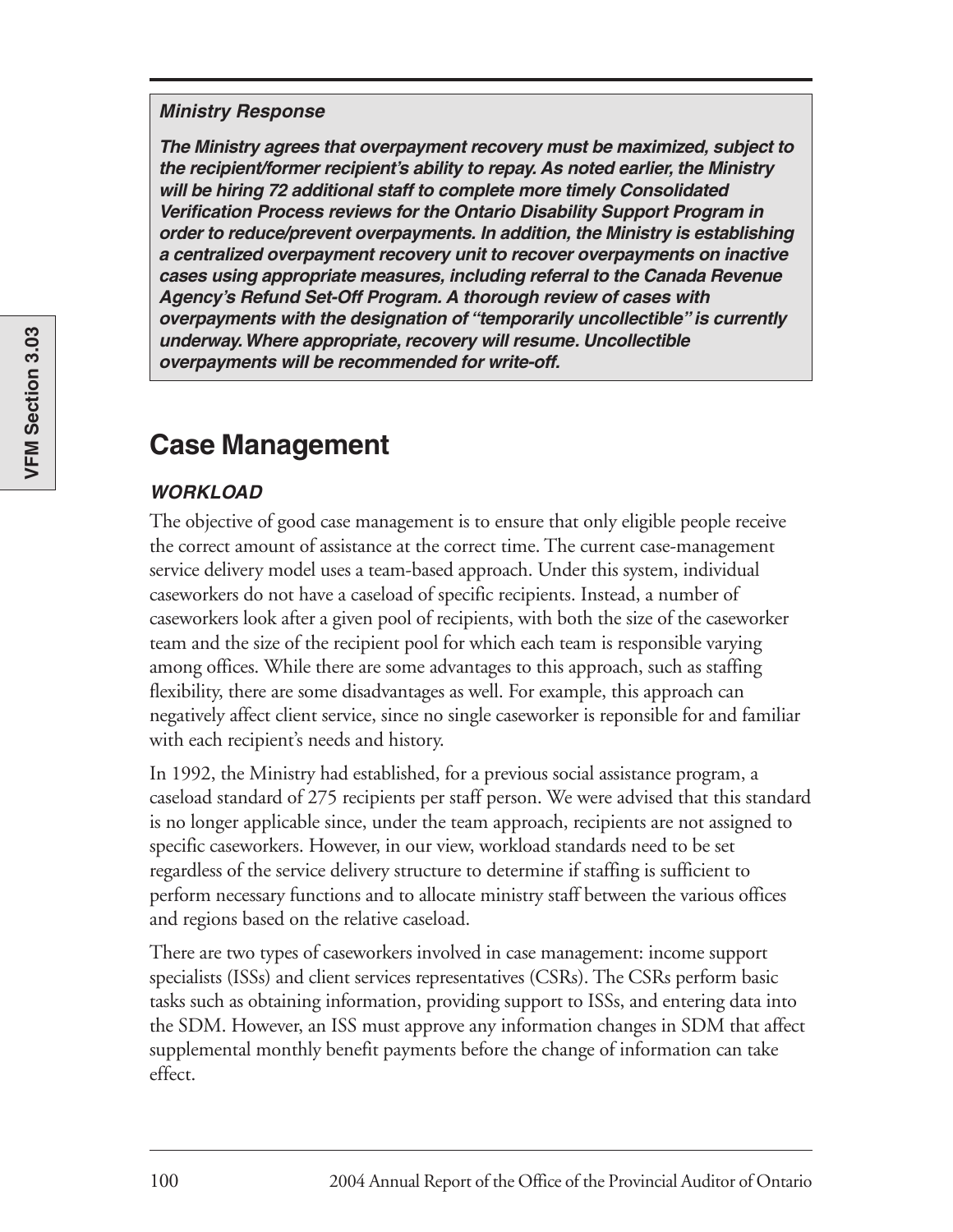We requested information on the number of caseworkers of each type who perform case management duties and the number of benefit units associated with them for each of the Ministry's nine regional offices. The following table illustrates how the workload per ISS and ISS/CSR combined varied across the province.

|                          | <b>Caseload</b><br>per ISS | <b>Caseload per</b><br><b>Caseworker</b><br>(ISSs and CSRs)<br>Combined) |
|--------------------------|----------------------------|--------------------------------------------------------------------------|
| highest regional average | 2,174                      | 465                                                                      |
| lowest regional average  | 1,158                      | 340                                                                      |
| average of all regions   | 1.417                      | 389                                                                      |

#### **Range of Average Workload in Regions as of December 2003**

*Source of data: Ministry of Community and Social Services* 

In our 1996 audit of the Provincial Allowance and Benefits Program (ODSP's predecessor), we noted that there was an average of 385 files per caseworker, which was significantly higher than the standard of 275 recipients per caseworker established in 1992. In 1996, we recommended that the Ministry establish and adhere to a reasonable workload standard to enable caseworkers to perform their work more satisfactorily, and in our 1998 follow-up audit, the Ministry indicated that it intended to address this issue by redesigning service delivery and implementing the Service Delivery Model (SDM). These initiatives were expected to reduce the amount of time caseworkers would need to spend on administrative work, thus allowing each caseworker to carry a higher caseload than would previously have been possible. Given the SDM's continuing difficulties (detailed later in this report), we question whether such high caseloads can still be justified, particularly in view of the more subjective nature of many of the issues regarding disabled individuals and the many file deficiencies we noted during our current audit.

#### **Recommendation**

**To ensure that caseworkers can provide an adequate level of service to recipients and effectively carry out their required responsibilities, the Ministry should:**

- **set and implement reasonable caseload standards; and**
- **re-assess the allocation of staff in the regions to ensure that staff are assigned in accordance with caseload standards.**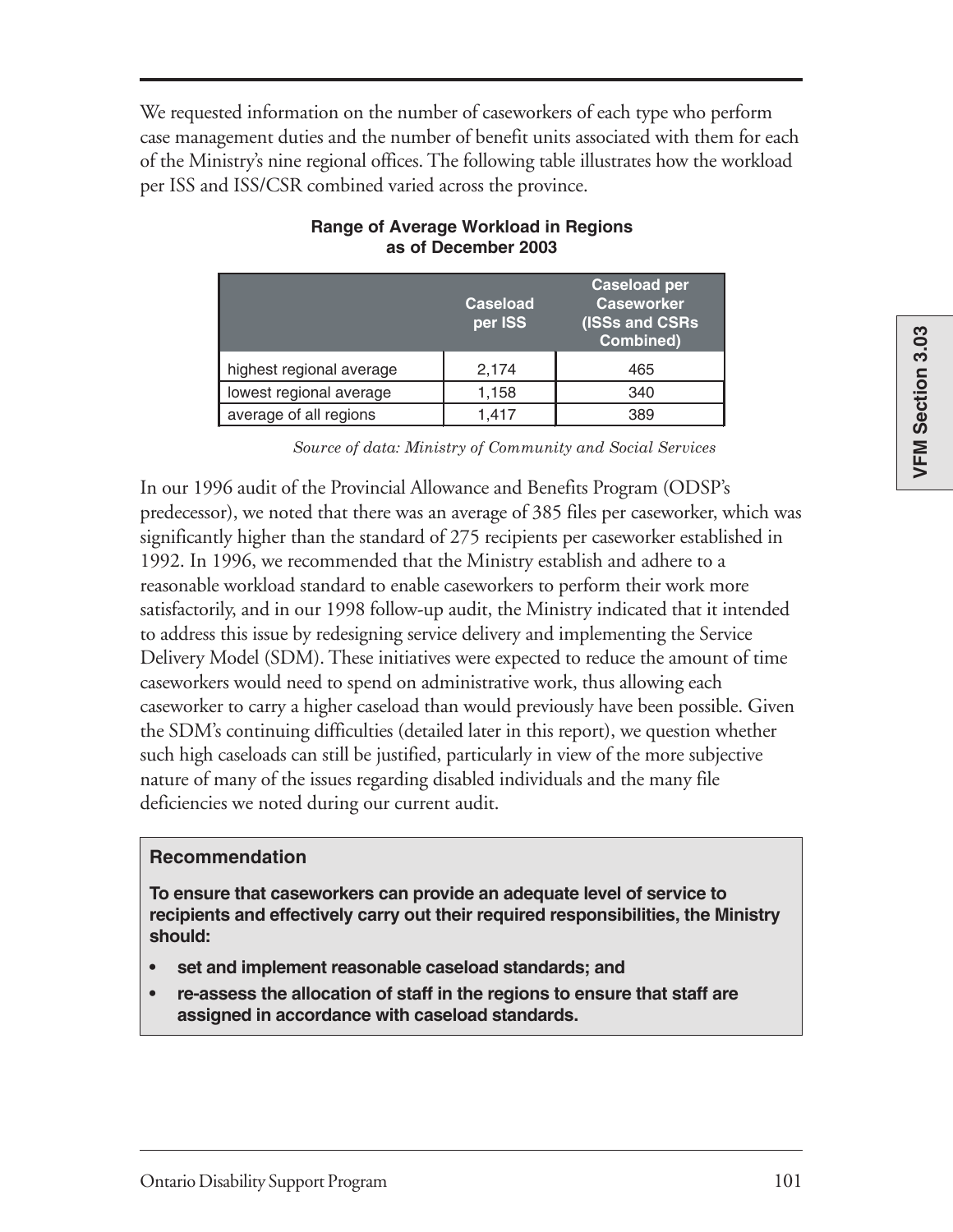#### **Ministry Response**

**The Ministry is in the process of reviewing how services can best be delivered within the bounds of existing resources and will make adjustments as necessary.**

#### **MANAGEMENT ACTIVITIES**

#### **Tasks**

Important new information that may affect recipients' eligibility or the amount of benefits they are entitled to comes into the Ministry via a number of sources, such as third-party information sharing and eligibility review complaints received via the fraud hotline. When such information is entered into the SDM, the system automatically creates a "task" (essentially a to-do item with the associated new information attached). Each task is sent to the relevant caseworker team. Tasks that cannot be resolved by caseworkers are forwarded to eligibility review officers (EROs), who then conduct a more detailed investigation. Tasks that are resolved by caseworkers or referred to EROs are removed from the outstanding-task list. It is crucial that caseworkers review all outstanding tasks on a timely basis so that any necessary changes can take effect promptly, thereby avoiding any overpayment or underpayment of benefits.

As of December 2003, there were approximately 57,400 outstanding tasks, not including approximately 17,000 outstanding tasks relating to overdue medical reassessments. Of the 57,400 outstanding tasks, 20% had been outstanding for over six months, and many of those had been outstanding for over one year.

There is no system in place to monitor long-outstanding tasks. Supervisors can review a caseworker's task list, but ministry staff with whom we spoke stated that such reviews rarely occur. As a result, information that may be of value to the Ministry is not being investigated in a timely manner, which could impact a recipient's eligibility or the amount of benefits paid. For example, we noted that one recipient was sent two reminder letters before his 65th birthday stating that he needed to apply for Old Age Security or his ODSP benefits would be terminated. The SDM created three tasks to remind the caseworker to follow up on this issue. However, the caseworker did not follow up on these tasks until 15 months later, during which time the recipient continued to receive benefits and applied for and received Old Age Security; as a result, the recipient was overpaid \$11,424. Had the caseworker followed up on the tasks promptly, the total overpayment may have been avoided.

#### **Investigations**

The Ministry has approximately 53 eligibility review officers (EROs) who are responsible for conducting detailed investigations. EROs conduct detailed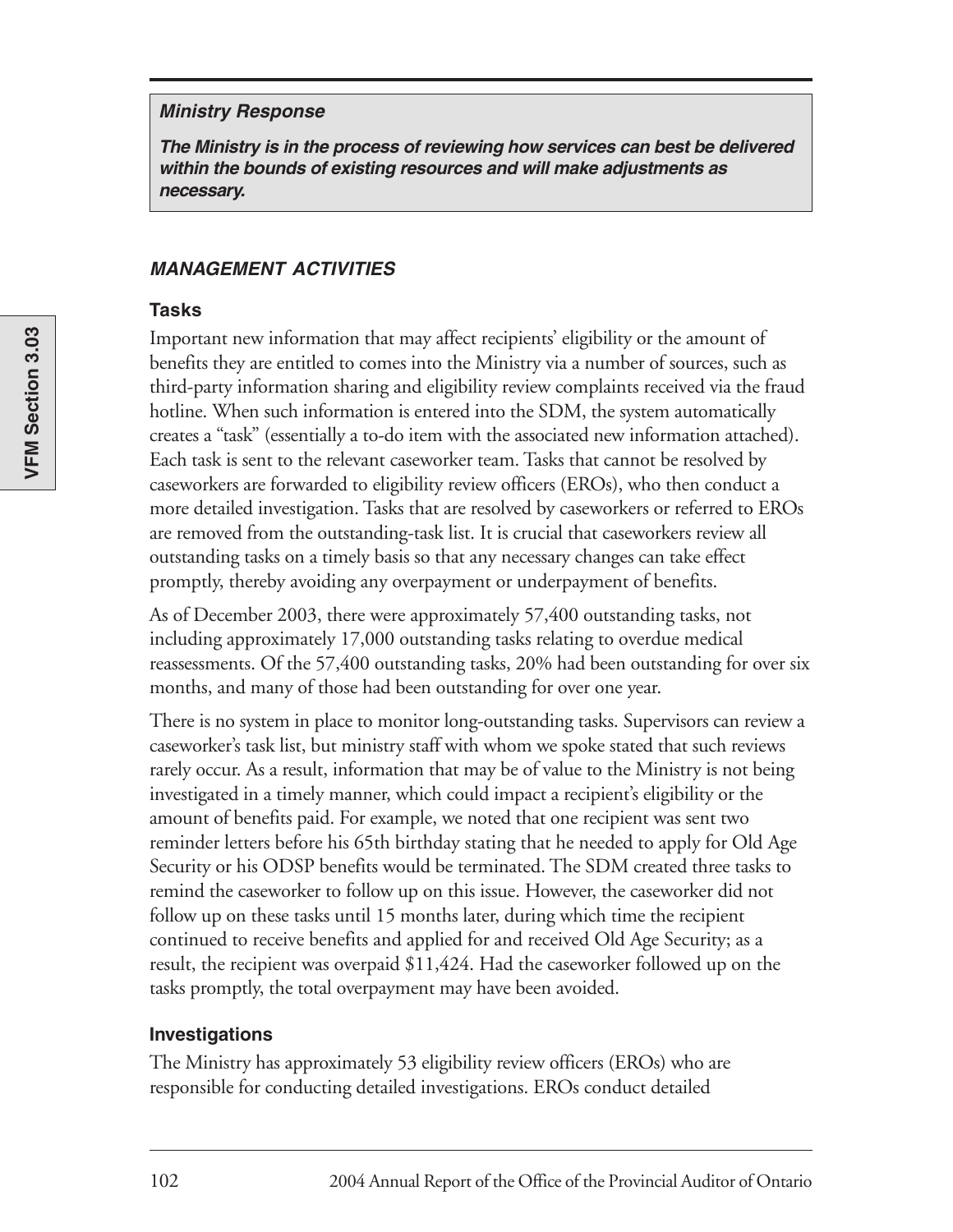VFM Section 3.03 **VFM Section 3.03**

investigations to verify if a recipient is, for example, living with someone, has children living at home, or is working.

We requested information from the Ministry's head office on the number of ERO investigations that were ongoing at the end of 2003, the number that were completed during 2003, and the results of the completed investigations. However, some of this information was not available, and the information that was provided to us was incorrect. Without this information, the Ministry is unable to assess the effectiveness of its ERO investigation process.

We reviewed a number of completed investigations and noted that many had not been pursued in an effective or timely manner, which often resulted in overpayments to recipients. For example:

- In March 2001, the Ministry was notified that a recipient who had been collecting ODSP benefits since 1999 was driving a luxury car. As a result of preliminary inquiries, the recipient signed a declaration in May 2001 stating that he was only a guarantor and co-lessee and did not own the car. His benefits were continued on the basis of that declaration. In March 2003, his car was stolen; when his insurance company contacted the Ministry about the matter, the Ministry learned that the recipient had been married since 1997, he and his wife owned a small business, and he had been leasing a car valued by the insurance company at \$85,000. Based on that information, the Ministry subsequently checked with Equifax, which revealed that he also had outstanding loans and further available credit totalling \$225,000. In July 2003, the Ministry terminated his benefits and calculated an overpayment of \$29,505.82.
- A task generated by a fraud hotline complaint in January 2002 was not reviewed and referred to an ERO until a year after the caseworker team received the task. When the investigation was finally performed, the recipient was determined to have been ineligible since April 1992 (when she had begun receiving benefits). An overpayment totalling \$118,174 was created encompassing the benefits paid from that date through to December 2002.

#### **Recommendation**

**To help ensure that only eligible recipients continue to receive Ontario Disability Support Program financial assistance and that assistance is provided in the correct amount, the Ministry should ensure that:**

- **tasks that may affect a recipient's eligibility and/or payment amount are followed up in a complete and timely manner by caseworkers and, where warranted, referred for eligibility review investigations;**
- **eligibility review investigations are completed on a timely basis;**
- **complete and accurate management information on the number, status, and outcomes of eligibility review investigations is maintained, monitored to**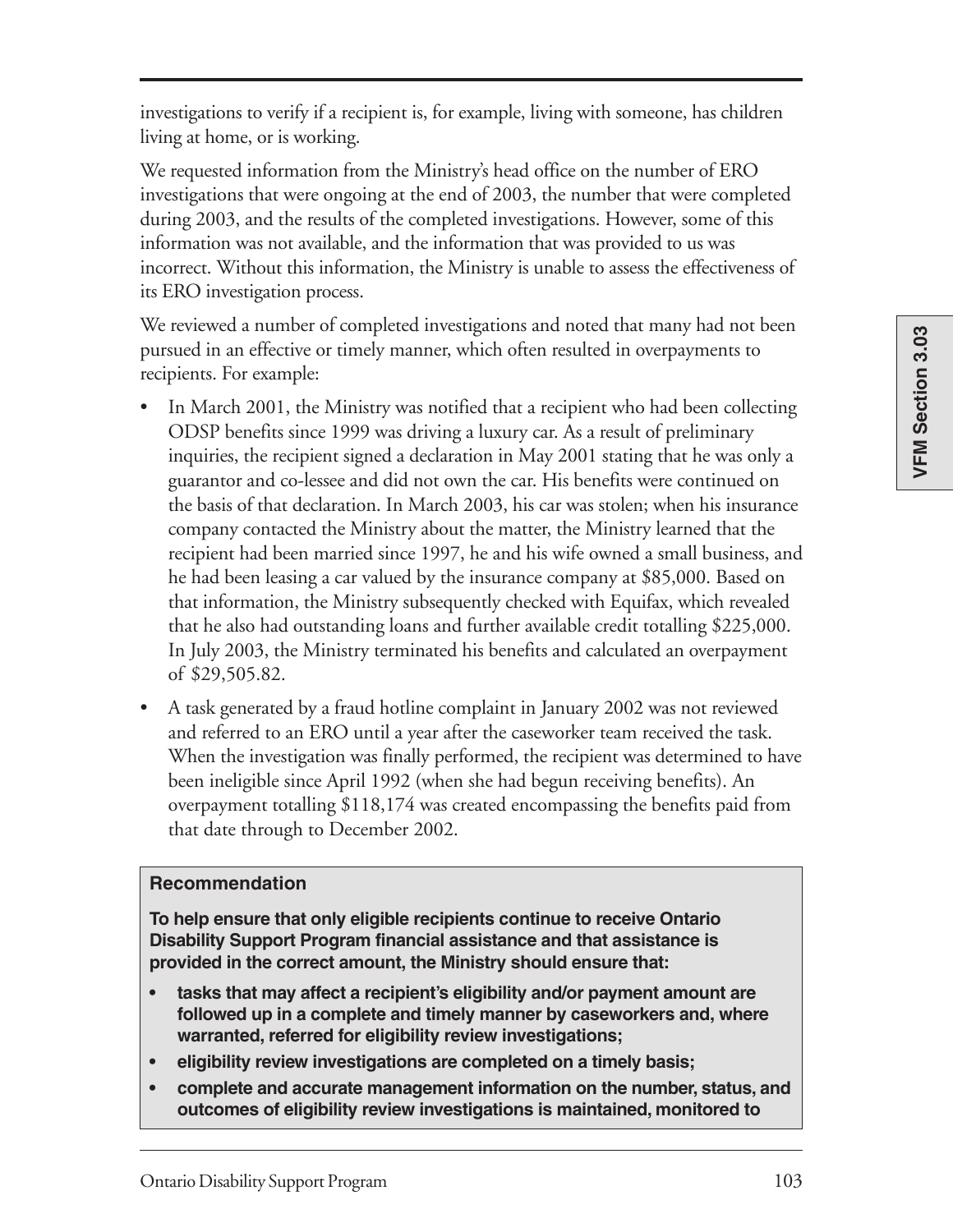**ensure timely action, and evaluated in order to assess the effectiveness of the eligibility investigation process.**

#### **Ministry Response**

**The Ministry agrees and will take measures so that tasks that affect eligibility and/or payment amount are given priority and appropriate cases are referred for eligibility review assessments. The standard for completing an in-depth eligibility review assessment is being reviewed and will be revised so that investigations are completed on a timely basis within the bounds of available resources. The outcomes of eligibility review assessments will be monitored and evaluated to assess the effectiveness of the eligibility investigation process.**

### **Cost-sharing between the Province and the Municipalities**

#### **FINANCIAL ASSISTANCE PROGRAM COSTS**

As noted earlier, the cost of ODSP financial assistance is shared between the province (80%) and the municipalities (20%). The Service Delivery Model (SDM) system produces a monthly ODSP Financial Consolidation Report that provides summaries of total monthly financial assistance provided to recipients within each municipality. The monthly totals on the Financial Consolidation Report are used to bill each municipality for its share of the costs.

However, given the problems that the Ministry has experienced with the SDM, including the inaccuracy of many SDM reports (as described later in this report), we would expect that the Ministry would verify the accuracy of the ODSP Financial Consolidation Report by reconciling it to other information sources, such as a detailed listing of actual payments made to recipients in each municipality. However, since sufficiently detailed and reliable payment listings are not currently produced by the SDM, the reliability of the monthly benefit totals, which are the basis of the billings to municipalities, cannot be confirmed.

#### **Recommendation**

**To help ensure that municipalities are accurately billed for their fair share of Ontario Disability Support Program (ODSP) benefits, the Ministry should verify the reliability of the monthly ODSP benefit totals in the ODSP Financial Consolidation Report by reconciling them to actual payments made.**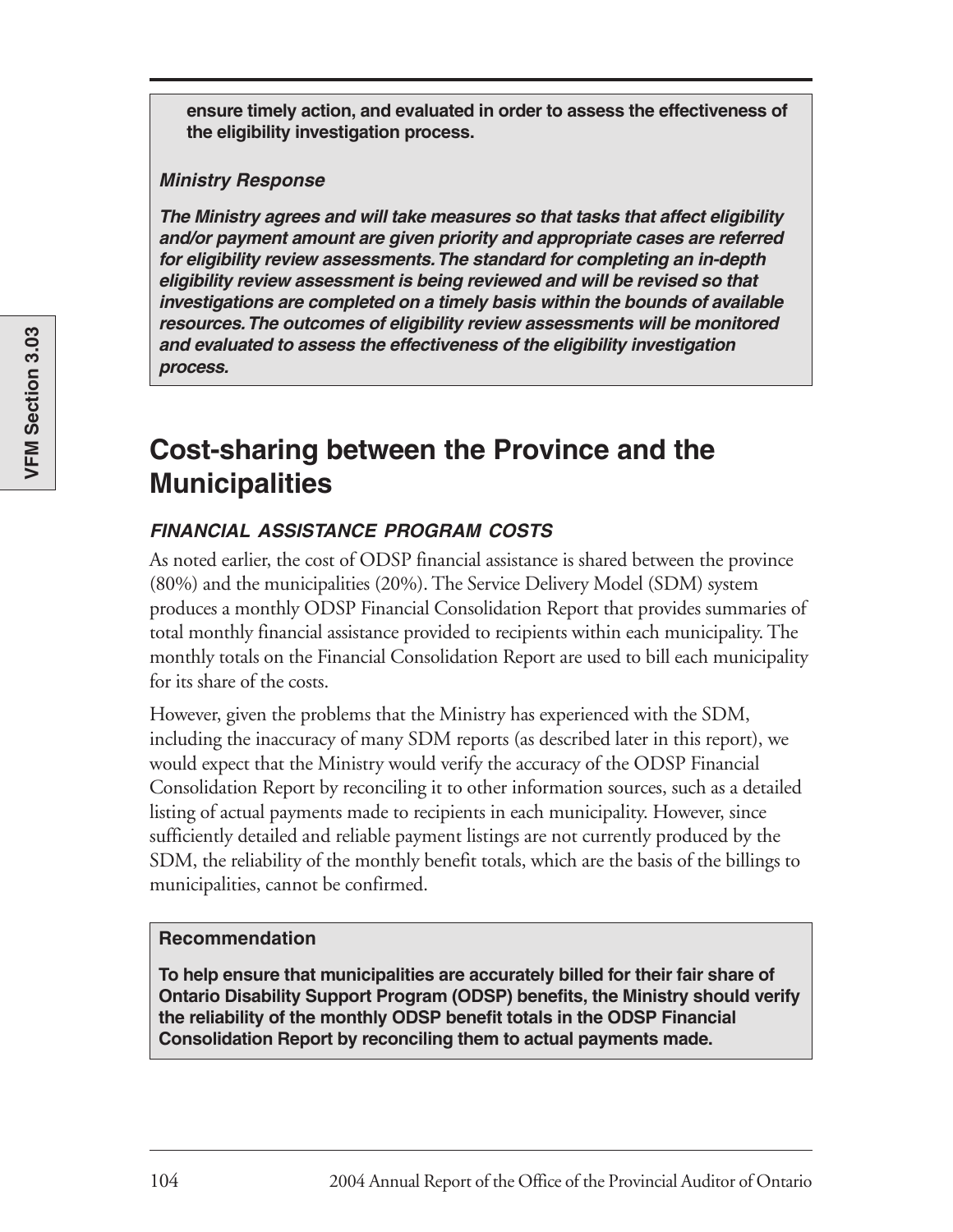#### **Ministry Response**

**The Ministry agrees and is developing an improved, automated Ontario Disability Support Program Financial Reconciliation Consolidation Report. In the interim, the Ministry will complete periodic manual validations of the report.**

### **SERVICE DELIVERY MODEL**

As reported in our 2002 Ontario Works audit, the overall objective for revising the business processes and modernizing the supporting information technology system for the Ministry's social assistance programs was to provide ministry staff with the tools to enhance recipient services and improve the service delivery system's financial integrity while reducing the cost of program administration. The new system—called the Service Delivery Model (SDM)—was intended to reduce the time spent by caseworkers on clerical and other administrative duties, provide more timely and accurate determination of recipient eligibility (thus reducing overpayments, inappropriate payments, and general system abuse), and improve access to the information necessary for effective program management and ministry oversight of both the Ontario Works program and the ODSP.

As of January 27, 2002, the Ministry's Human Services I & IT cluster assumed responsibility for the operation of the SDM system. However, Accenture—the privatesector company with which the Ministry developed the system—continued to be involved, as it was awarded a three-year contract totalling \$37.9 million to provide application maintenance and support services for the SDM in October 2002. At the time of our audit, there were approximately 100 Accenture employees working at the Ministry, while the Ministry had approximately 185 Human Services I & IT cluster employees dedicated to the operations of the SDM system.

As with our 2002 Ontario Works audit, our current audit found that ODSP caseworkers still expressed considerable dissatisfaction with the SDM. Many caseworkers acknowledged that the SDM did provide a number of improvements compared to the system it replaced, such as allowing them to view all cases on-line and to view a large amount of historical data. However, they also pointed out that the SDM still did not perform as expected and was very difficult to use. As a result, caseworkers advised us that they actually spend increased time on clerical and administrative duties, to check that the SDM is providing them with accurate and complete information and to make corrections (for example, to recipient payments when SDM deficiencies cause problems).

While the Ministry has made many changes to the SDM to improve the consistency and correctness of the system's operations, many changes still need to occur. Problems identified by system users are reported to the Ministry's SDM help desk, which creates and logs an issue ticket. If ministry information system staff find the identified problem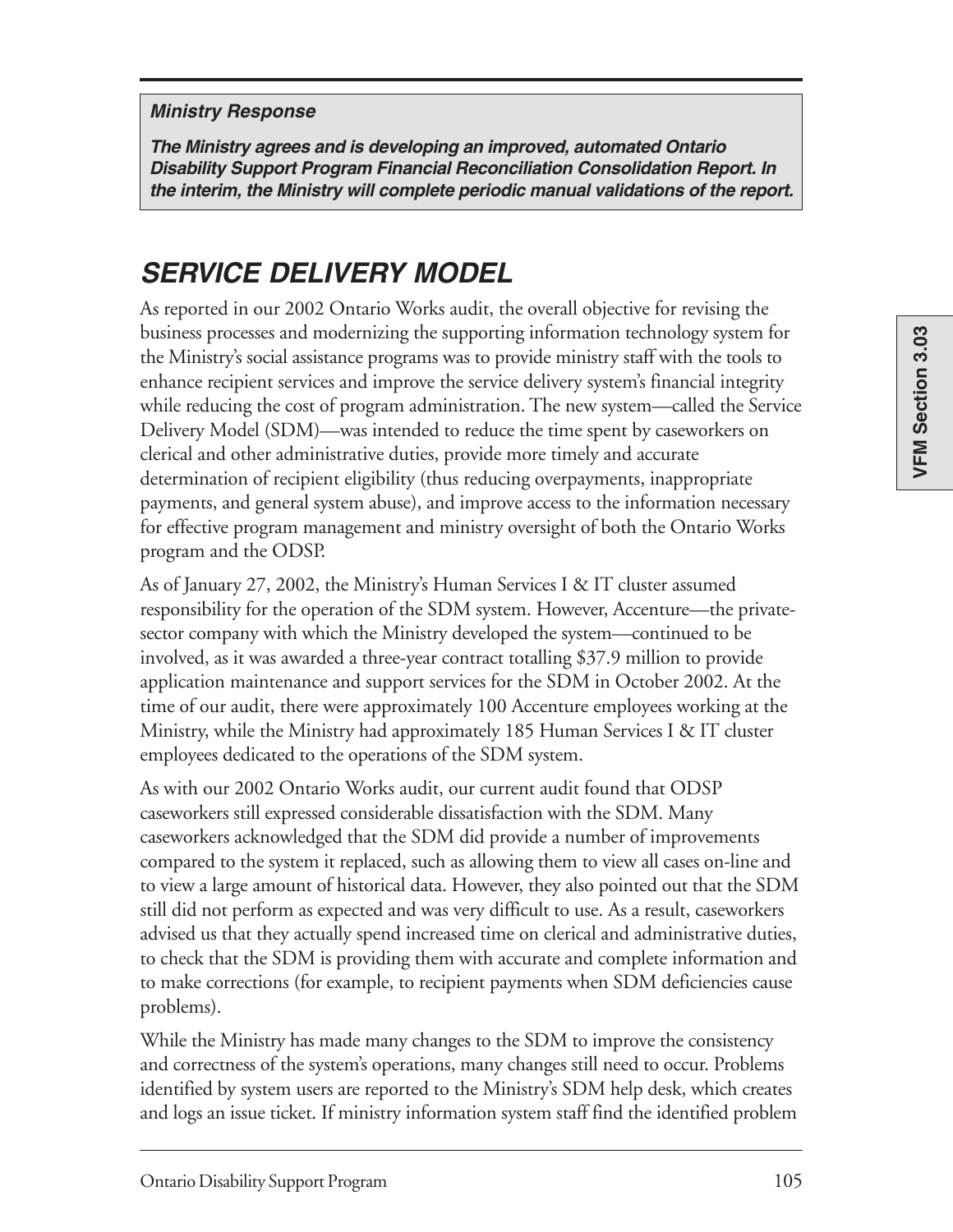to be valid (as opposed to, for example, being caused by user error), the Ministry creates a system investigation report, which remains open until the problem is resolved. Because particular problems are likely to be reported by various local offices and therefore ticketed a number of times, duplicate tickets are consolidated into a single report. As of March 31, 2004, there were 1,633 system investigation reports that had not yet been addressed. This number is even higher than the 1,198 unresolved system investigation reports that were outstanding at the end of our 2002 Ontario Works audit.

Based on our review of the SDM system and discussions with ministry staff, the system continues to be deficient in four general categories:

- lack of internal controls;
- failure to meet ministry needs;
- failure to meet recipients' needs; and
- unexplained errors and omissions.

Some SDM problems have been mentioned earlier in the report when discussing other findings. Our observations concerning the remaining deficiencies are outlined below. A number of the problems we noted were also pointed out in our 2002 Ontario Works audit.

# **Internal Controls**

Information technology systems generally include a number of preventive internal controls to help ensure that intentional or unintentional errors do not occur as well as detective internal controls to help ensure that any errors that do occur are detected and corrected. Also, a key output of any management information system is reliable information for decision-makers. We noted that the SDM lacked certain basic internal controls, some of which were documented in our 2002 audit of Ontario Works. For example:

- The system still lacks the segregation of duties and the supervisory controls that could protect both the Ontario Works program and the ODSP from an unnecessary risk of misappropriation of funds. A caseworker could add a false record to the system—either by creating a new "recipient" or by reactivating the file of a deceased recipient—and collect (or have someone else collect on the caseworker's behalf) benefit payments. There are no established SDM or manual controls to either prevent or detect false entry of this nature.
- To provide caseworkers with accurate recipient payment information, the daily payment listing report should include only amounts that reflect actual cheques or direct bank deposits that have been produced. However, we noted that in one case, when a caseworker made a clerical error and input an inaccurate cheque number in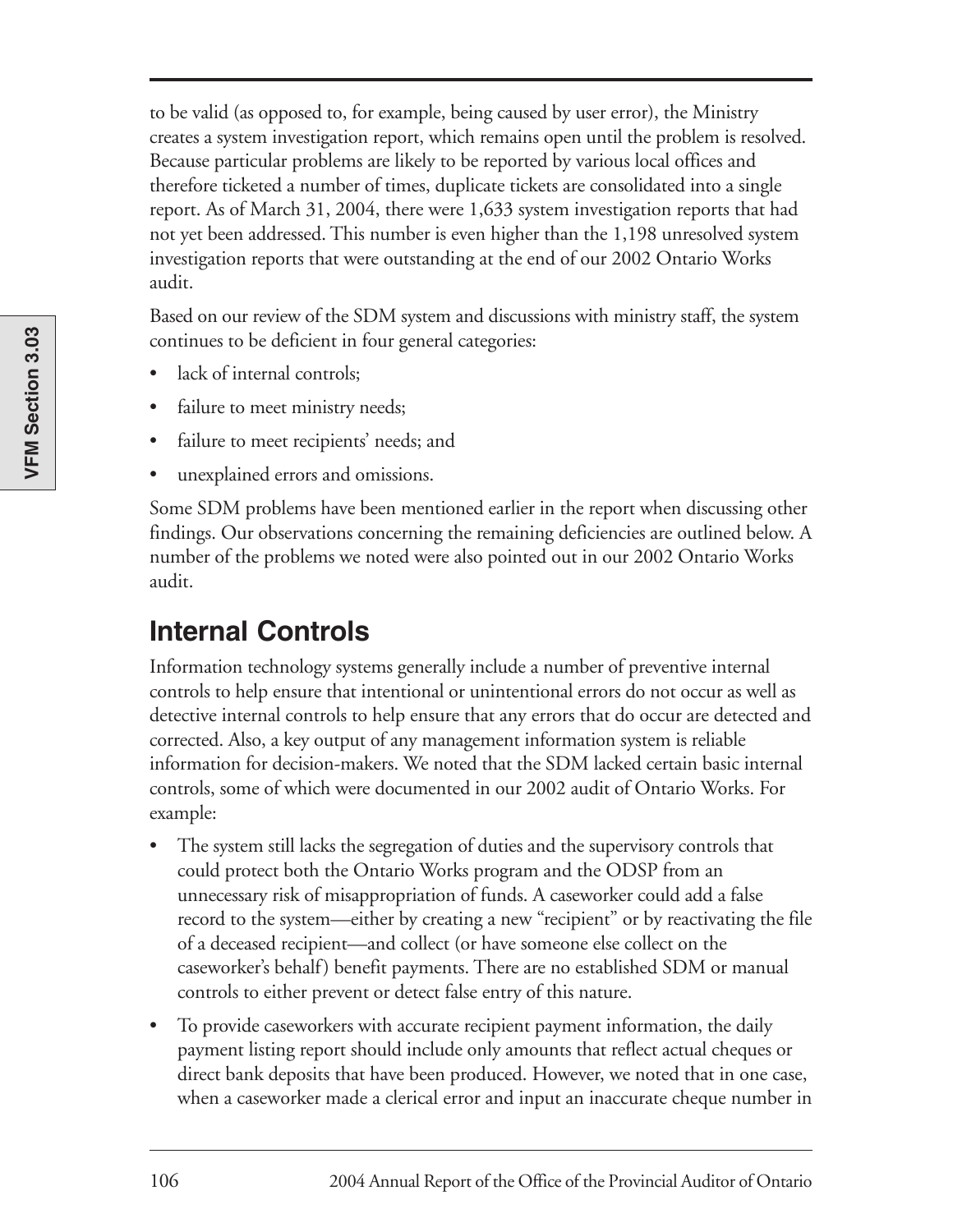- One expected benefit of administering both the Ontario Works program and the ODSP using one information technology system was that all program information relating to a recipient who transfers from one program to the other would be reflected in the recipient's current electronic file. However, we found that in some circumstances, the payment history of an applicant and his/her spouse is not carried forward when such a transfer takes place and is therefore not available for the caseworker to take into consideration.
- The SDM contains fields that let caseworkers enter an end date to ensure that certain benefit payments are either terminated or adjusted on that date. However, we noted that the system does not always recognize this information and, as a result, continues to pay certain recipients benefits beyond the date that they are entitled to receive benefits. For example, we noted that a caseworker erroneously entered a recipient's rent as \$18,200 instead of \$182 per month. Since information cannot be erased and re-entered into the SDM, the caseworker set an immediate end date for the incorrect rent amount and then entered the correct amount. However, the SDM did not recognize this change and continued to pay the recipient \$414 per month—ODSP's maximum shelter allowance—instead of the correct amount of \$182 based on the individual's actual rent. Since the SDM does not have reasonableness edit controls that produce reports that would highlight obvious input errors, the Ministry did not catch this system error until more than two years later, by which time the recipient had been overpaid \$6,032. The only report produced by the SDM relating to irregularities in inputting contains an undifferentiated list of overrides; however, since many of the overrides are necessary workarounds—that is, ways to get the SDM to produce correct results that, due to its various deficiencies, it would not otherwise produce—and corrections of errors made while entering information, ministry staff with whom we spoke did not use this report.

# **Adequacy of Information Supplied to the Ministry**

In order to effectively manage a program, ministry staff must have access to adequate operational and performance information. However, at the time of our audit, we noted that in a number of instances the SDM did not provide information that staff needed or provided information that was unreliable. The lack of needed information occurred at the provincial, regional, and local office levels.

#### **PROVINCIAL-LEVEL INFORMATION**

The SDM was intended to improve access to the information necessary for effective program management and ministry oversight of the ODSP. However, we found that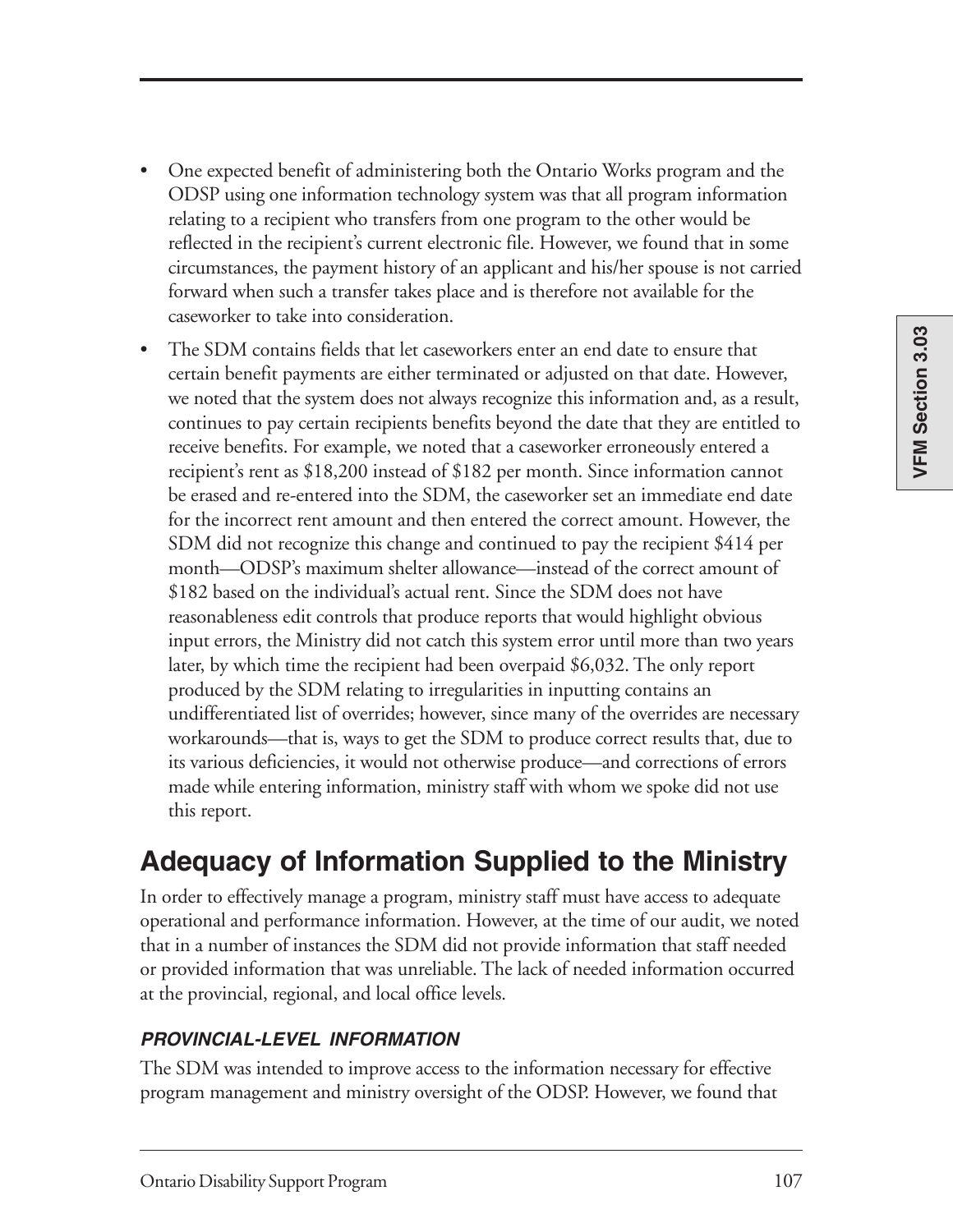the SDM was not adequately supporting ODSP's administration and management, which affects the Ministry's ability to effectively manage the ODSP. The SDM can produce only those reports that it has been pre-programmed to produce. If any other information is needed, the system cannot simply be queried in order to generate a supplemental report. Anyone needing such information must submit a "special request" to the Ministry's Information Technology (IT) staff, who then either write a new program module or adapt an existing one to extract the required data—a costly and time-consuming process. For example, we were advised that our special requests for basic information that was not otherwise available would take six to eight weeks to fulfill, and in many cases they took much longer.

Some of the information that would be useful to management was available in reports that were produced for each local office, but deriving province-wide totals for the data in such reports would require manually adding the information from each of the 44 offices. In the case of monthly reports, this process would need to be repeated 12 times to determine the provincial totals for an entire year. As a result, basic province-wide information of the sort that we would expect to be readily accessible was either not readily available or not available at all—including, for example, the number of applicants in 2003, the percentage of applicants found to be eligible for ODSP benefits, and even the number of individuals receiving ODSP benefits during the year.

#### **REGIONAL- AND LOCAL-LEVEL INFORMATION**

Regional and local ODSP offices are periodically provided with a standard set of SDM reports. However, to effectively and efficiently manage the program, caseworkers and managers also need information not contained in those reports. We understand that the Ministry provides the regional offices with some ad hoc reports for various purposes. However, as with the province-wide information, an office that needs further reports or information from the SDM cannot get this information promptly, but must wait until IT staff can create the necessary program code to satisfy the office's "special request."

Examples of information the SDM system did not provide included the following:

- a listing of cumulative overpayments and repayments for each active recipient; and
- a listing of payments cancelled by a local office.

While some SDM-produced reports are useful, others are not reliable or accurate. Examples of inaccurate or inadequate information provided by the SDM included the following:

Payments made to ODSP recipients are generally processed in a single batch on one day each month. The SDM reports these payments on the monthly payment listing. However, for one of the files we examined, payments made to a recipient over at least a 10-month period and totalling at least \$9,300 were not included in the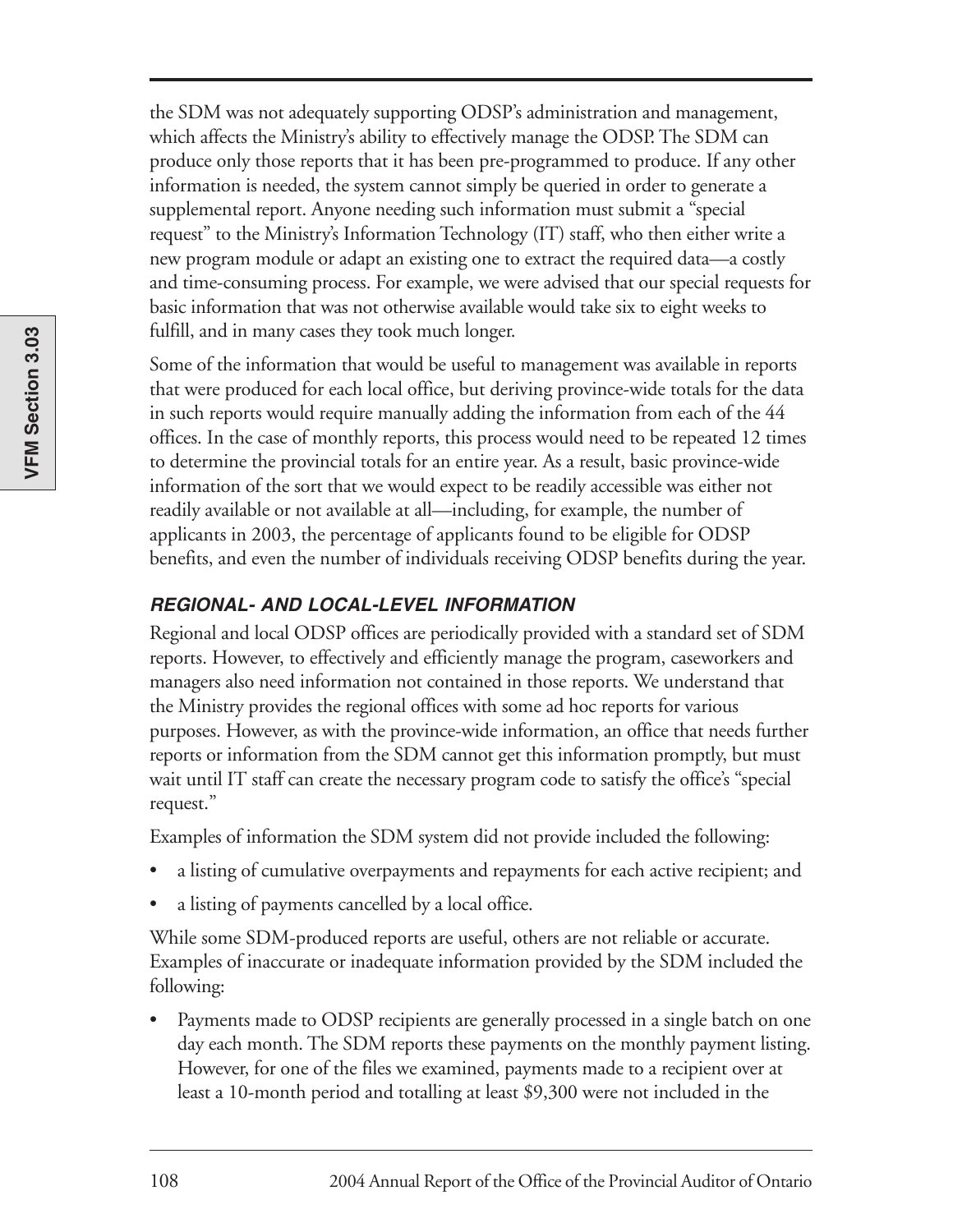monthly payment listing for that office. Ministry staff were unable to explain why this discrepancy occurred, which raises the possibility that other payments are also not included in this report.

- In certain circumstances, caseworkers need to generate payments on days other than the usual monthly processing day. To do so, they enter information into the SDM that causes it to produce a cheque. The SDM reports all such payments in a daily payment listing. Ministry staff at the offices we visited do match each day's printed cheques to that day's daily payment listing to ensure completeness. The Ministry is aware that the daily payment listing does not always include all cheques prepared that day and has produced an ad hoc report that supplements it. However, in some cases the ad hoc report also does not reflect all the cheques that were produced. At the time of our audit, this problem had not yet been resolved.
- The intake tracking report, which caseworkers use to track applicants' progress through the intake process, was not accurate in some cases. Our review of this report found that it listed a person who had never applied for ODSP, showing a July 2003 grant date.
- In one office, a \$15,584 cheque from Human Resources and Development Canada (HRDC) reimbursing the Ministry for amounts paid to a recipient who qualified for federal Old Age Security (OAS) could not be recorded in the SDM because it related to a period of time before the SDM was implemented. This known SDM functional limitation means that the SDM contains incomplete information about the recipient's reimbursements and therefore that the SDM reimbursement report is not accurate. In addition, due to poor cash controls at this office that caused the HRDC cheque to be lost, the recipient continued to receive benefits in an incorrect amount for two-and-a-half years during which he was collecting OAS, resulting in a \$26,228 overpayment and the termination of the recipient's ODSP benefits.

Because of these and other deficiencies, some local offices have developed their own manual systems for tracking various functions such as intake, internal reviews, investigations, and Social Benefit Tribunal appeals. As a result, the data produced may not be comparable across all offices.

# **Adequacy of Information Supplied to Recipients**

Information provided to ODSP recipients directly from the SDM system must be sufficiently clear and detailed to allow recipients to easily understand how their benefits were determined. This would minimize the amount of time caseworkers must spend fielding inquiries from recipients about their benefits and explaining the information to recipients who do not understand it. However, we noted that the SDM does not always supply recipients with enough information to meet this expectation. For example: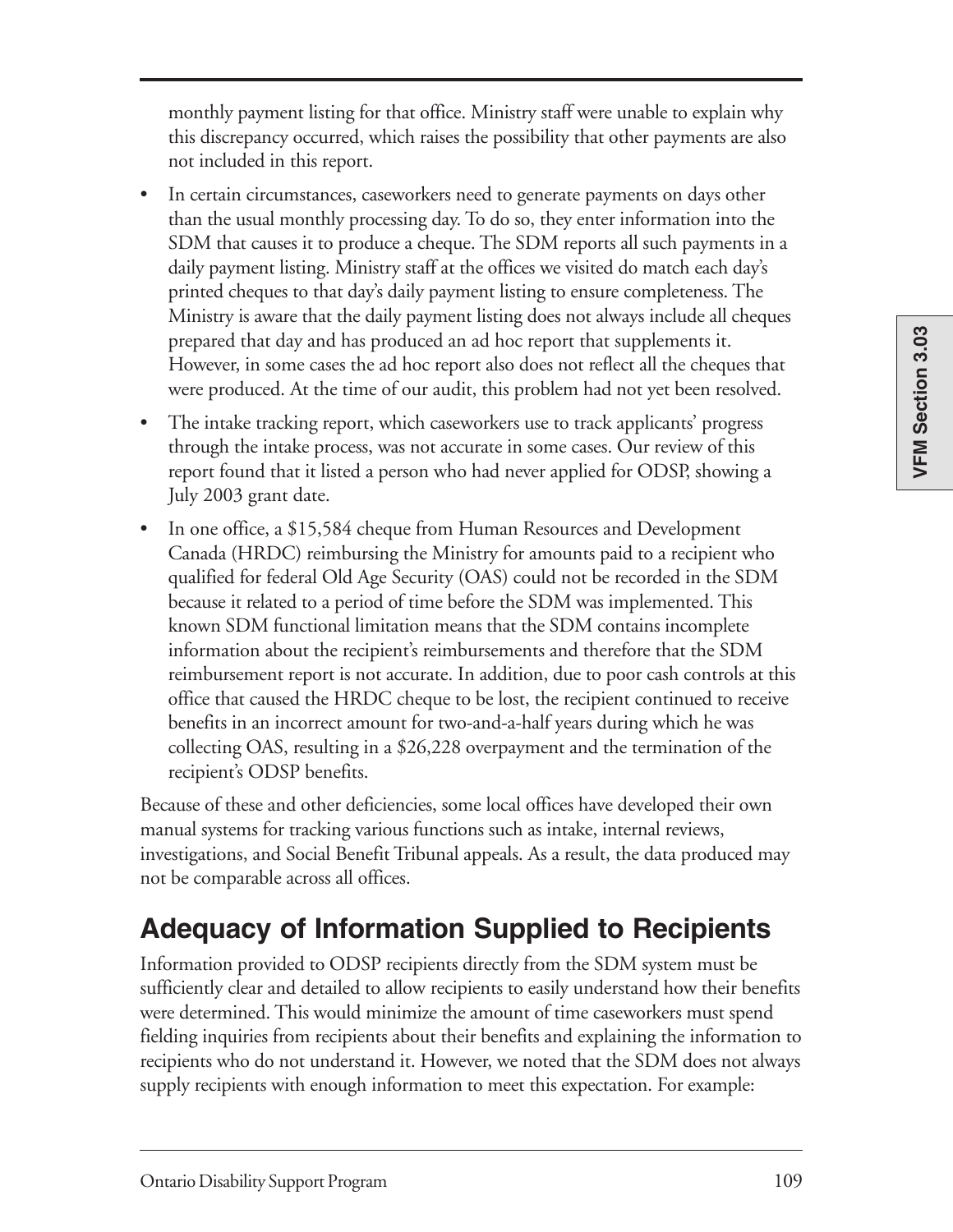- The payment breakdown stub sent to the recipient with each cheque or direct bank deposit (DBD) does not display clear and complete information. Ministry staff informed us that:
	- **-** When a recipient's benefits have been reduced due to other income received, the cheque/DBD stub contains insufficient detail to enable the recipient to understand how the final benefit amount has been arrived at and to verify that the amount is correct. In some cases where income is being received from more than one source, the stub shows just one lump sum deduction for all income, whereas in other such cases—as well as in all cases where income is received from only one source—it labels the source(s) for each income-related deduction. In no case does the stub make clear that income from various sources affects the benefit reduction differently. (Income from some sources reduces benefits by \$1 for every \$1 of income received, whereas employment income is deducted according to a different formula so that recipients are not discouraged from working if they can.)
	- **-** The recipient's cheque or DBD stub has room for only seven lines of deductions. When a payment involves eight or more deductions, the stub does not show the "extra" deductions. As a result, the information on the stub is incomplete and confusing in that gross pay minus the deductions shown does not equal net pay. For example, one cheque stub we examined showed a total deduction of \$2,972, but included the detail for only seven deductions totalling \$1,504. The payment in question actually involved 10 deductions, but deductions eight through 10 could not be displayed on the cheque stub.

Because the SDM provides incomplete information to recipients, caseworkers must often take additional time to explain payments to clients who call with questions about the amounts. However, one of the key objectives of the new system was to enhance information reporting so that time spent on matters such as this could be minimized.

# **Unexplained Errors and Omissions**

The SDM was implemented across the province in the 2001/02 fiscal year, but the system is still not operating as consistently or reliably as should be expected. A number of errors continue to occur for reasons that ministry staff cannot explain. Based on our work and discussions with staff at the offices we visited, examples of such unexplained errors include the following:

- The SDM produced payments for benefits that have already been paid to the recipient. For example, in July 2003 a \$3,168 cheque was inexplicably produced for benefits that had been paid to the recipient in 2001.
- To ensure that when ODSP is initially granted recipients do not receive both Ontario Works and ODSP benefits, the SDM is programmed to automatically

**VFM Section 3.03**

VFM Section 3.03